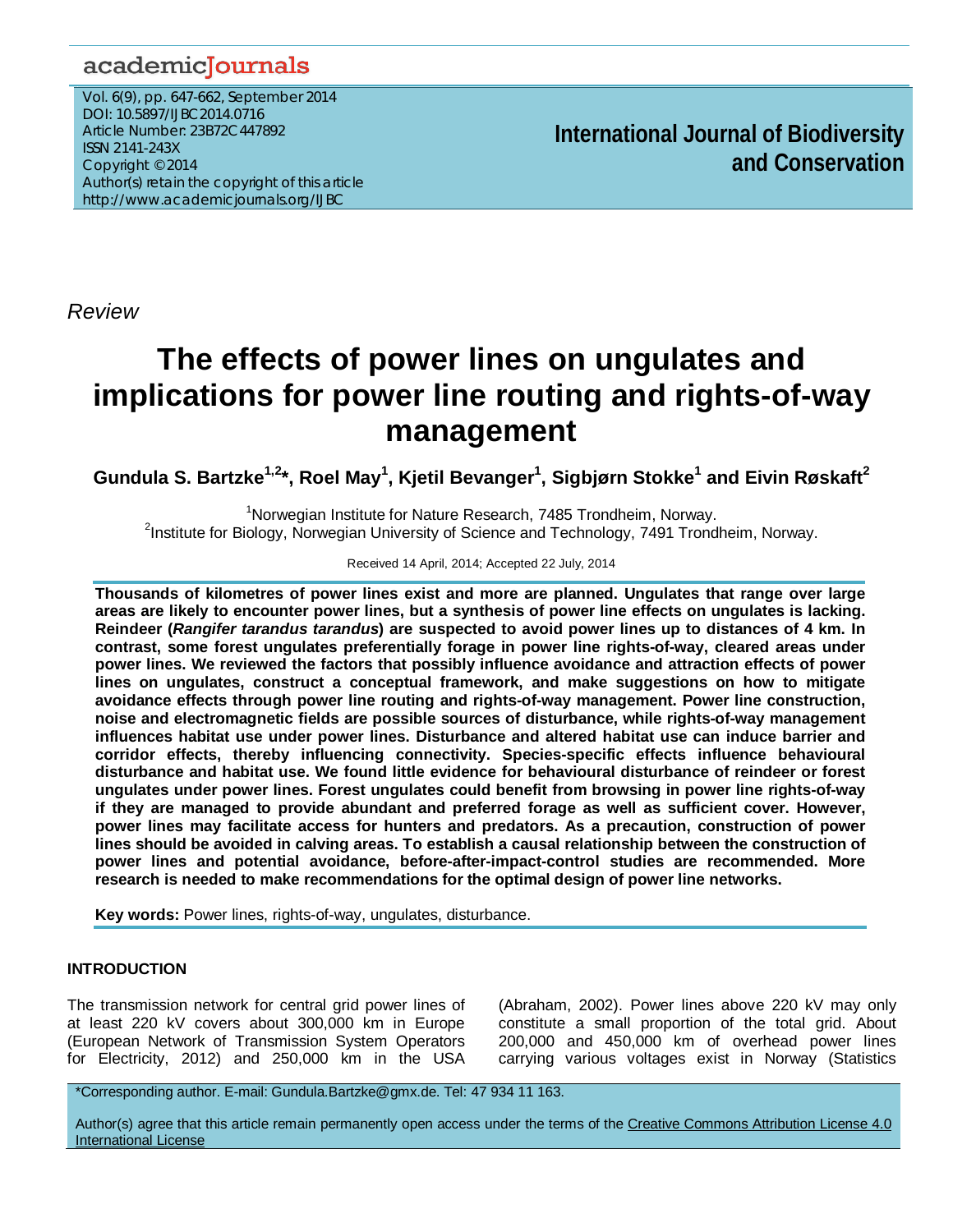Norway, 2011a) and Sweden (Grusell and Miliander, 2004), respectively.

In Norway, the central power line grid covers over 20% more surface than the central road network due to required corridor widths (740 versus 630 km<sup>2</sup>), even though it is only half as long (28,000 versus 55,000 km) (Appendix A). The footprints of the distribution power line grid and road network are similar (Appendix A). We estimated that over 60% of central grid power lines traverse forests, while circa 40% of the Norwegian land area is covered by forest (Appendix B). The Norwegian central grid operator Statnett is planning to increase the construction of power lines to 300 km per year by 2020 (Statnett, 2013). 3,600 km of new power lines are planned in Germany until 2023 (German Transmission System Operators, 2013).

An extensive body of research on potential effects of roads on wildlife is available (reviewed in: Forman and Alexander (1998), Spellerberg (1998), Seiler (2001), Coffin (2007), Fahrig and Rytwinski (2009), Benitez-Lopez et al., (2010)), but knowledge on power line effects is scattered. Power lines may influence wildlife through disturbance, clearing of forest habitat under power lines, edge, barrier and corridor effects (Willyard and Tikalsky, 2004; Ball, 2012). Fragmentation by power lines could induce genetic drift, as for roads (Epps et al., 2005, Kuehn et al., 2007), and reduce population productivity and persistence (Griffen and Drake 2008; Haanes et al., 2013). Wide-ranging and mobile species as some ungulates will likely encounter power lines within their home ranges (Tables 1 to 7).

If disturbance by power lines is analogous to predation risk, it can cost energy for fleeing, increased vigilance, lost resources in habitats associated with danger and impaired mating and parental investment (Frid and Dill, 2002). If ungulates are disturbed by power lines, they can be expected to avoid power lines to reduce these costs. However, cleared areas under power lines (rights-of-way or ROW) are maintained as early- to mid-successional habitats (Bramble and Byrnes, 1982) and provide benefits through additional browse for forest ungulates (Bramble and Byrnes, 1972). This may result in attraction effects towards power line ROW.

The aim of this article is specifically to review the factors that possibly influence avoidance and attraction effects of power lines on ungulates (Tables 1 to 7), set into a conceptual framework (Figure 1). The review is based on both peer-reviewed and grey literature found through the Web of Science (isiknowledge.com) and Google Scholar, proceedings from the symposia on Environmental Concerns in Rights-of-Way Management (http://rights-of-way.org/1content.htm) and reviews on road ecology (see above). We searched for the keywords power line or transmission line in combination with ungulate, deer, elk, reindeer, sheep or cow; and subsequently scanned the papers for relevant references

that did not show in the search engine. Research has mainly been undertaken on reindeer (*Rangifer tarandus tarandus*) in open alpine areas in Norway and on other ungulates in forests in Canada, USA and Norway (Table 1 to 7).

We identified proximate and ultimate causes of avoidance and attraction effects resulting from power line routing, construction, ROW management and speciesspecific effects (Figure 1). Power line construction may induce behavioural disturbance. ROW management and routing is expected to affect the use of ROW habitat. Sensitivity to disturbance and habitat preferences, which are species-specific, should further affect behavioural disturbance and habitat use. Both behavioural disturbance and habitat use determine avoidance and attraction effects. Therefore, power line routes could function as barriers and/or corridors, with consequences for connectivity and functional loss of habitats. Finally, we suggest how to mitigate avoidance effects through power line routing and ROW vegetation management.

### **EFFECTS OF POWER LINES ON UNGULATES**

#### **Behavioural disturbance from power line constructions**

Power lines could disturb ungulates because they are artificial structures that can emit noise, light and electromagnetic fields. Frid and Dill (2002) reported that disturbance should be analogous to predation risk. Ungulates can be expected to alter their behaviour close to power lines if they are disturbed by power lines.

#### *Noise*

Electrical discharge by power lines produces crackling or hissing corona noise (Straumann, 2011). Wind can produce Aeolian noise though vibrations of the physical structure (Tsujimoto et al., 1991). An audiogram suggests that reindeer can hear corona noise from power lines (300 and 420 kV) up to 79 m (Flydal et al., 2010). Although little is known on the effects of corona noise, noise of a 500 kV transmission line did not significantly influence cattle behaviour (Ganskopp et al., 1991).

#### *Electromagnetic fields*

Power line electromagnetic fields are suspected to disturb the hypothesized magnetic alignment of cattle and roe deer (*Capreolus capreolus*) (Burda et al., 2009). However, ungulates may align themselves in the direction of power lines (Burda et al., 2009), supposedly interrupted in their north south alignment (Begall et al., 2008), for other reasons that were not accounted for such as wind and solar conditions for thermoregulation (Hetem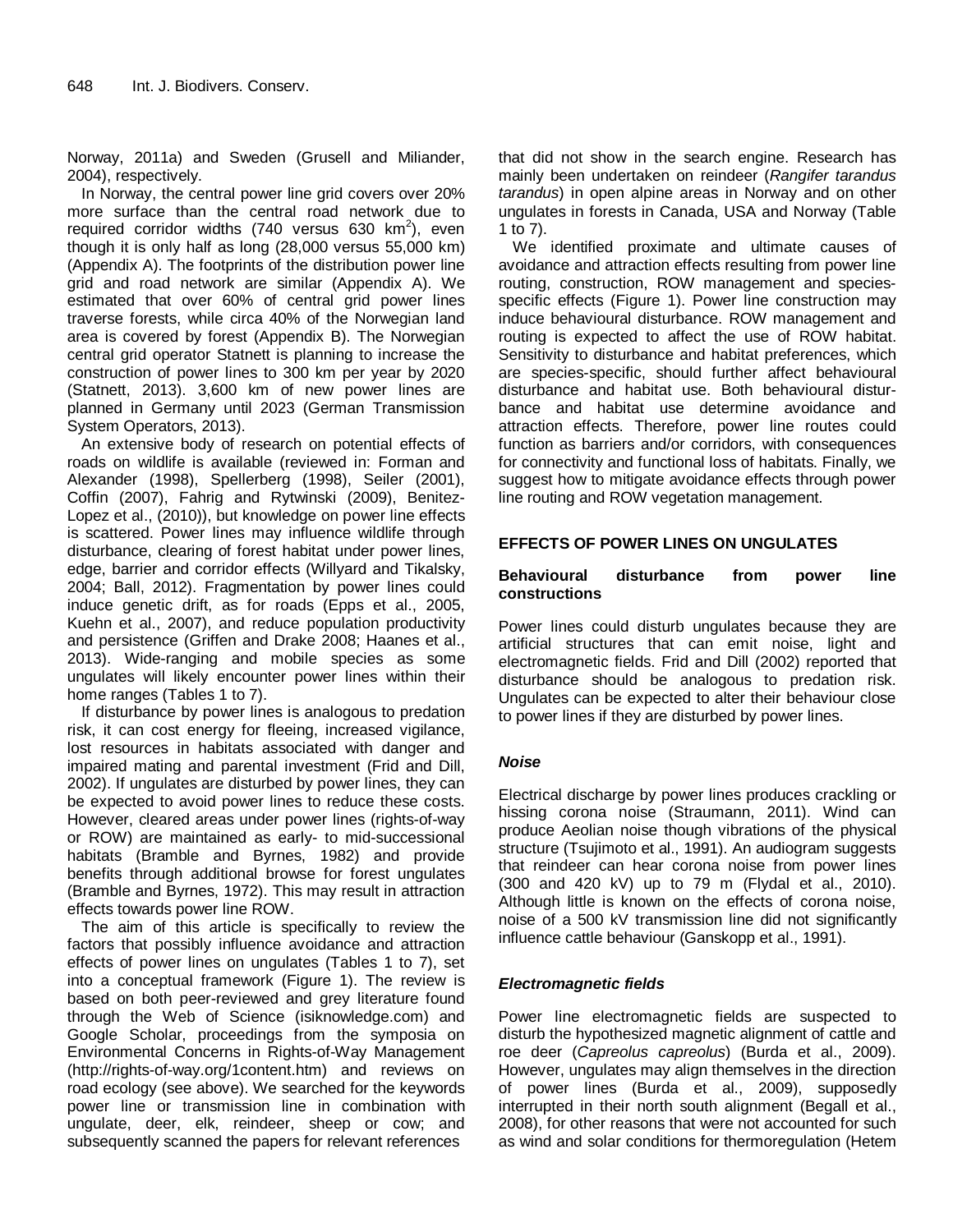

**Figure 1.** Possible factors influencing avoidance and attraction effects of power lines on ungulates.

et al., 2011). Fluctuations in electric fields of a 500 kV power line did not influence cattle behaviour (Ganskopp et al., 1991). Domestic-tame reindeer in enclosures became more restless and moved away from power lines (132 and 300 kV) when transmission load increased, although these results were ambiguous (Flydal et al., 2009).

#### *Visual distraction*

Visual distraction of power lines in the absence of noise and electromagnetic fields has apparently not been tested. Reindeer are suspected to see ultraviolet (UV) light (Hogg et al., 2011) and consequently corona flashes from power lines (Tyler et al., 2014). Reindeer's sensitivity to UV light is suspected to aid in detecting predators and forage in arctic environments (Hogg et al., 2011). The strongest emission of UV light by power lines was centred on 337 nm wavelength according to a patent application for a corona detector (Le et al., 1994). The eye lens of ungulates however blocked the largest proportion of light at this wavelength (Douglas and Jeffery, 2014). This may explain the lack of rentinal response towards UV light of 325 nm wavelength by other ungulates (Jacobs et al., 1994).

The lack of behavioural disturbance under power lines in general may indicate that the sight of power lines was not a source of disturbance. Deer (*Odocoileus* spp.), elk (*Cervus canandensis*) and other ungulates fed in a power line ROW (500 kV, 41 m wide) without signs of disturbance apart from a five-minute motionless period when entering the ROW (Goodwin Jr, 1975). Also semidomestic reindeer in an enclosure experiment did not clearly avoid power lines (132 and 300 kV) (Flydal et al., 2009).

White-tailed deer (*Odocoileus virginianus*) (Bramble and Byrnes, 1972; Doucet et al., 1979; Doucet et al., 1983), moose (*Alces alces*) (unpublished data), bighorn sheep (*Ovis canadensis canadensis*) and elk (Goodwin Jr, 1975) bedded under power lines. Feeding positions and activity of cattle were similar in pens with and without power lines (Ganskopp et al., 1991). Other studies indicate that the vegetation in power line ROW rather than disturbance by power lines influences the use of those areas by ungulates (Goodwin Jr, 1975; Morhardt et al., 1984). Energy spent in response to indifferent stimuli may be wasted (Reimers and Colman, 2009).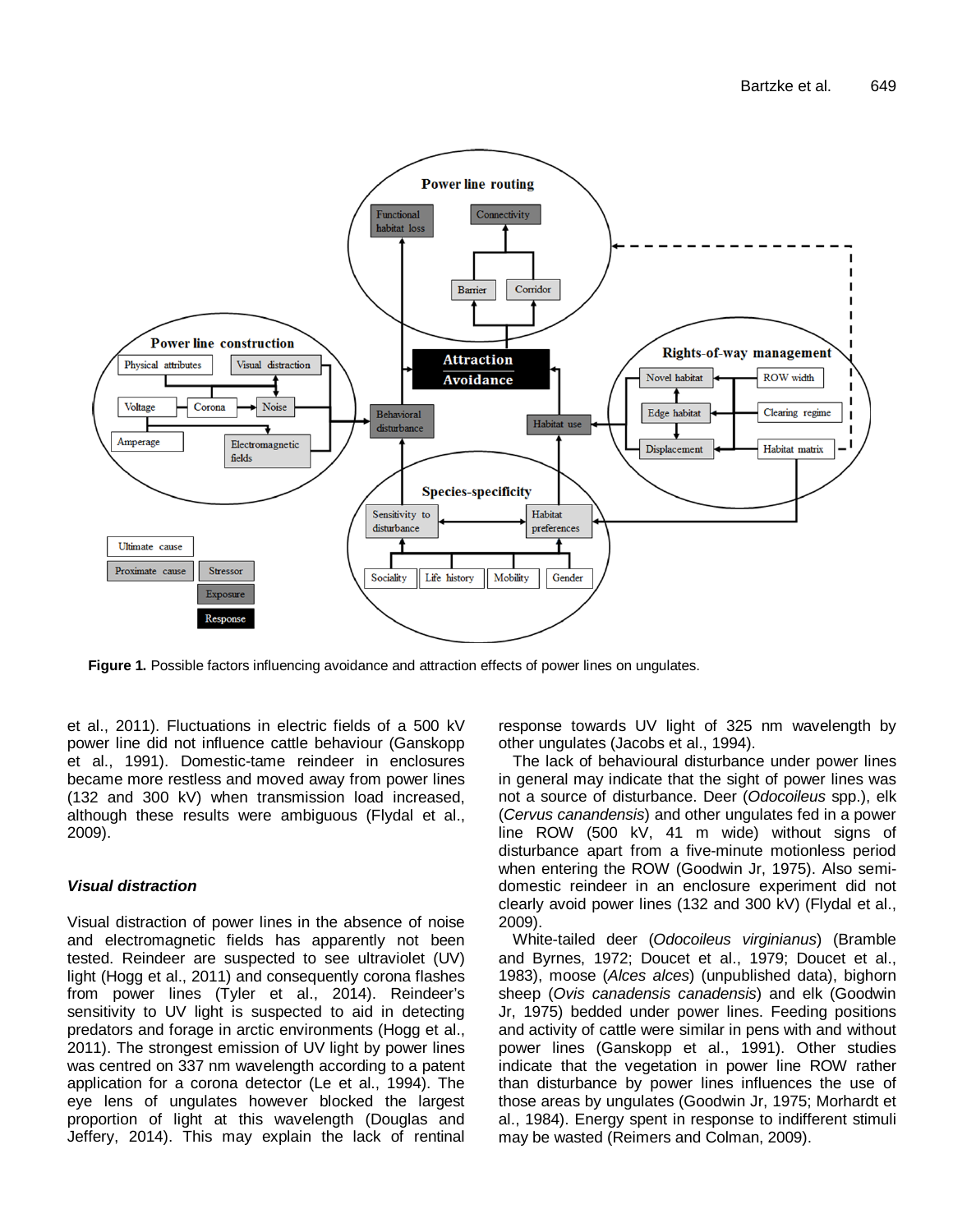|  |  |  |  |  |  |  |  | <b>Table 1.</b> Possible disturbance effects of power lines on the behaviour of ungulates. |
|--|--|--|--|--|--|--|--|--------------------------------------------------------------------------------------------|
|--|--|--|--|--|--|--|--|--------------------------------------------------------------------------------------------|

| <b>Species</b>                                         | <b>Result</b>                                                                                                      | <b>Reference</b>     | Location                                                                                                 |
|--------------------------------------------------------|--------------------------------------------------------------------------------------------------------------------|----------------------|----------------------------------------------------------------------------------------------------------|
| Cattle<br>Roe deer (Capreolus                          | Cattle and roe deer align themselves<br>in the direction of power lines,<br>supposedly interrupted in their north- | Burda et al. (2009)  | South Africa. India.<br>Morocco<br>Belgium,<br>Australia.<br>Denmark.<br>Ireland.<br>Germany,<br>France. |
| capreolus)                                             | south alignment.                                                                                                   |                      | Netherlands, Russia, UK, USA,<br>Argentina                                                               |
| Semi-domestic reindeer<br>(Rangifer tarandus tarandus) | Deer are suspected to hear power<br>line (300 and 420 kV) noise up to 79<br>m distance.                            | Flydal et al. (2010) | Southern Norway                                                                                          |
| Reindeer (Rangifer tarandus<br>tarandus)               | Reindeer are suspected to see UV<br>corona flashes from power lines.                                               | Tyler et al. (2014)  |                                                                                                          |

Although the given examples provide little evidence for the disturbance of ungulate behaviour by power lines, it does not necessarily mean that ungulates are not impacted by power lines. Human disturbance increased cardiac rates of bighorn sheep without changing their behaviour (MacArthur et al., 1979, 1982). Chronic stress can have adverse effects on reproductive, immune and neural systems and suppress growth in the absence of behavioural changes (Wingfield et al., 1997).

#### **Altered habitat use at power line rights-of-way**

#### *Displacement from rights-of-way*

Besides possible disturbance effects of power lines, forest ungulates may be displaced from cleared habitats under power lines because they lack canopy cover (Rieucau et al., 2007) and forage in the first years after clearing (Bramble and Byrnes, 1982; Lamothe and Dupuy, 1984; Garant and Doucet, 1995; Ricard and Doucet, 1999; Hydro-Québec, 2013) (Table 2).

Moose tracks and white-tailed deer tracks and pellets were less abundant in power line ROW (220 and 735 kV; 90 to 140 m wide) as compared to forests at 2 km distance (Joyal et al., 1984) and forests adjacent to ROW (120 - 735 kV, 30 - 150 m wide), respectively (Doucet et al., 1979; Lamothe and Dupuy, 1984; Jackson and Hecklau, 1995). White-tailed deer abandoned significantly more food provided in feeders in a power line ROW (30 m wide) as compared to adjacent forest when regeneration was absent (Rieucau et al., 2007). Whitetailed deer browsed a smaller proportion of stems despite higher availability in power line ROW as compared to adjacent forest, except where the abundance of browsed stems exceeded that of the forest approximately six-fold (Mayer, 1976).

These results indicate that forest ungulates may be displaced by power line ROW (Table 2), especially when

food, cover or both are lacking (Joyal et al., 1984). Increased food abundance may however compensate for the lack of cover (Mayer, 1976; Rieucau et al., 2007).

#### *Rights-of-way as novel habitat*

Following regrowth, habitats in power line ROW can also create novel habitats for forest ungulates through the provision of attractive feeding opportunities (Bramble and Byrnes, 1979; Ricard and Doucet, 1999; Hydro-Québec, 2013) (Table 3). White-tailed deer deposited more pellet groups, foraged more intensely and left more signs in power line ROW as compared to forests adjacent to ROW or control forest (Bramble and Byrnes, 1972; Cavanagh et al., 1976). The ROW provided more stems for browsing. Black-tailed deer (*Odocoileus hemionus columbianus*) used a power line ROW significantly more than adjacent mature forest, indicated by pellet groups (Loft and Menke, 1984). Deer use increased with shrub and herbaceous cover as well as foraging plants. These results indicate that food availability in power line ROW habitat is important for the use of that habitat by forest ungulates.

Not only the amount of forage, but also its composition may influence the use of power line ROW for browsing (Milligan and Koricheva, 2013). Moose and white-tailed deer browsing intensity in power line ROW appeared to be influenced by the proportion of preferred browse species rather than browse availability (Garant et al., 1987; Ricard and Doucet, 1999).

Trees that have been cut in power line ROW could provide higher quality browse because they prioritize growth instead of defence against herbivore damage through secondary metabolites (Rea and Gillingham, 2001). However, the increased availability of light in power line ROW clearings may promote both growth and defence (Nybakken et al., 2013). Herbs in a power line ROW provided higher concentrations of protein and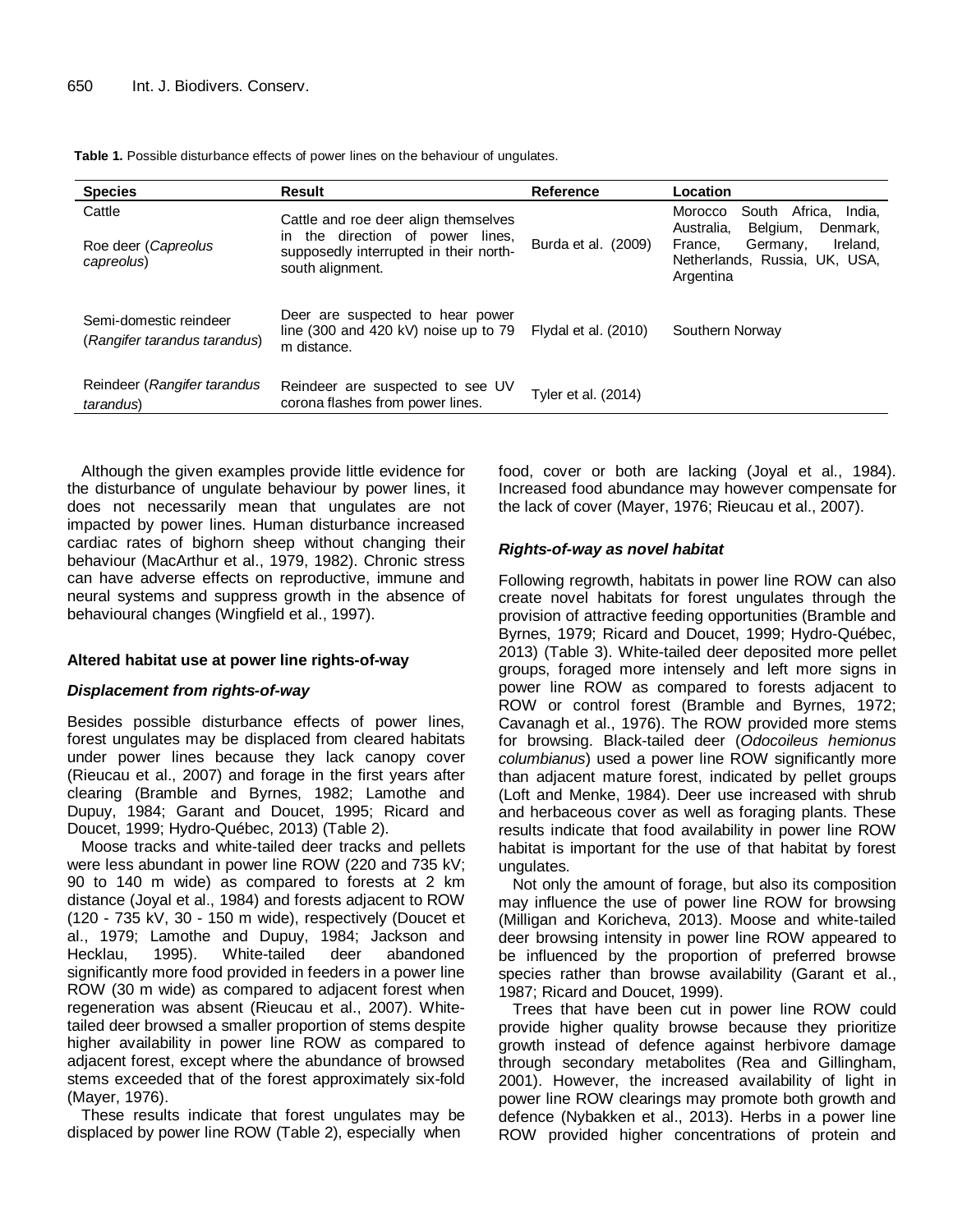**Table 2.** Displacement of ungulates from power line rights-of-way.

| <b>Species</b>                                   | <b>Result</b>                                                                                                                                                                                                                                            | Reference                           | Location                    |
|--------------------------------------------------|----------------------------------------------------------------------------------------------------------------------------------------------------------------------------------------------------------------------------------------------------------|-------------------------------------|-----------------------------|
|                                                  | Deer browsed a smaller proportion of stems in power line<br>ROW compared to adjacent woods except where browsed<br>stems were approximately six times as abundant as in<br>woods.                                                                        | Mayer (1976)                        | Eastern USA                 |
|                                                  | Significantly fewer deer tracks and fewer pellets groups<br>were found in a power line ROW (120 kV, 30 m wide,<br>cleared two years before the study) compared to transect in<br>forest at 30 distances from the ROW except on one survey<br>for tracks. | Doucet et al. (1979)                | Eastern Canada              |
| White-tailed deer<br>(Odocoileus<br>virginianus) | Significantly fewer pellets were found in cleared areas of a<br>power line ROW (twin power lines, 735 kV, 150 m wide)<br>compared to lateral forest in three of four sites.                                                                              | Lamothe<br>Dupuy<br>and<br>(1984)   | Eastern Canada              |
|                                                  | Significantly fewer tracks and fewer pellet groups were<br>found in a power line ROW (345 kV, 45.7 - 90 m wide)<br>compared to adjacent forest. Fewer tracks and pellet groups<br>were found in the ROW compared to the edge of the ROW.                 | Jackson<br>Hecklau<br>and<br>(1995) | North-eastern<br><b>USA</b> |
|                                                  | Deer left more food inside feeders placed in a power line<br>ROW (30 m wide) compared adjacent forest when<br>regeneration was absent.                                                                                                                   | Rieucau et al. (2007)               | Eastern Canada              |
| Moose (Alces<br>alces)                           | Significantly fewer tracks were found in power line ROW<br>$(220 \text{ kV}$ and $735 \text{ kV}$ ; 90 - 140 m wide) compared to<br>transects in forests at 2 km distance.                                                                               | Joyal et al. (1984)                 | Eastern Canada              |

**Table 3.** Power line rights-of-way as novel habitats for ungulates.

| <b>Species</b>                                            | <b>Result</b>                                                                                                                                                                                                                                                                             | <b>Reference</b>                                 | <b>Location</b>             |
|-----------------------------------------------------------|-------------------------------------------------------------------------------------------------------------------------------------------------------------------------------------------------------------------------------------------------------------------------------------------|--------------------------------------------------|-----------------------------|
| White-tailed deer<br>(Odocoileus                          | Deer deposited two to three times more pellets and<br>browsed more intensely in a power line ROW (55 m<br>(expressed in feet in Bramble and Bymes (1982); 1 foot =<br>0.3048) wide) compared to forest at 10 m (expressed in<br>chain; 1 chain = $20.1$ m) distance from edge of the ROW. | <b>Bramble</b><br><b>Byrnes</b><br>and<br>(1972) | North-eastern<br><b>USA</b> |
| virginianus)                                              | Signs of deer use were several times more frequent<br>inside a newly cleared power line ROW (72 m (expressed<br>in feet; 1 foot = $0.3048$ m) wide) compared to control<br>forest.                                                                                                        | Cavanagh et al. (1976)                           | North-eastern<br>USA        |
| Black-tailed deer<br>(Odocoileus hemionus<br>columbianus) | Deer deposited significantly more pellets inside a power<br>line ROW compared to adjacent mature forest.                                                                                                                                                                                  | Loft and Menke (1984)                            | Western USA                 |
| Moose (Alces alces)                                       | Moose browsed seven times more intensely in a power<br>line ROW compared to forests at 2 km distance. There<br>was no significant difference in the count of pellet groups.                                                                                                               | Ricard<br>Doucet<br>and<br>(1999)                | Eastern Canada              |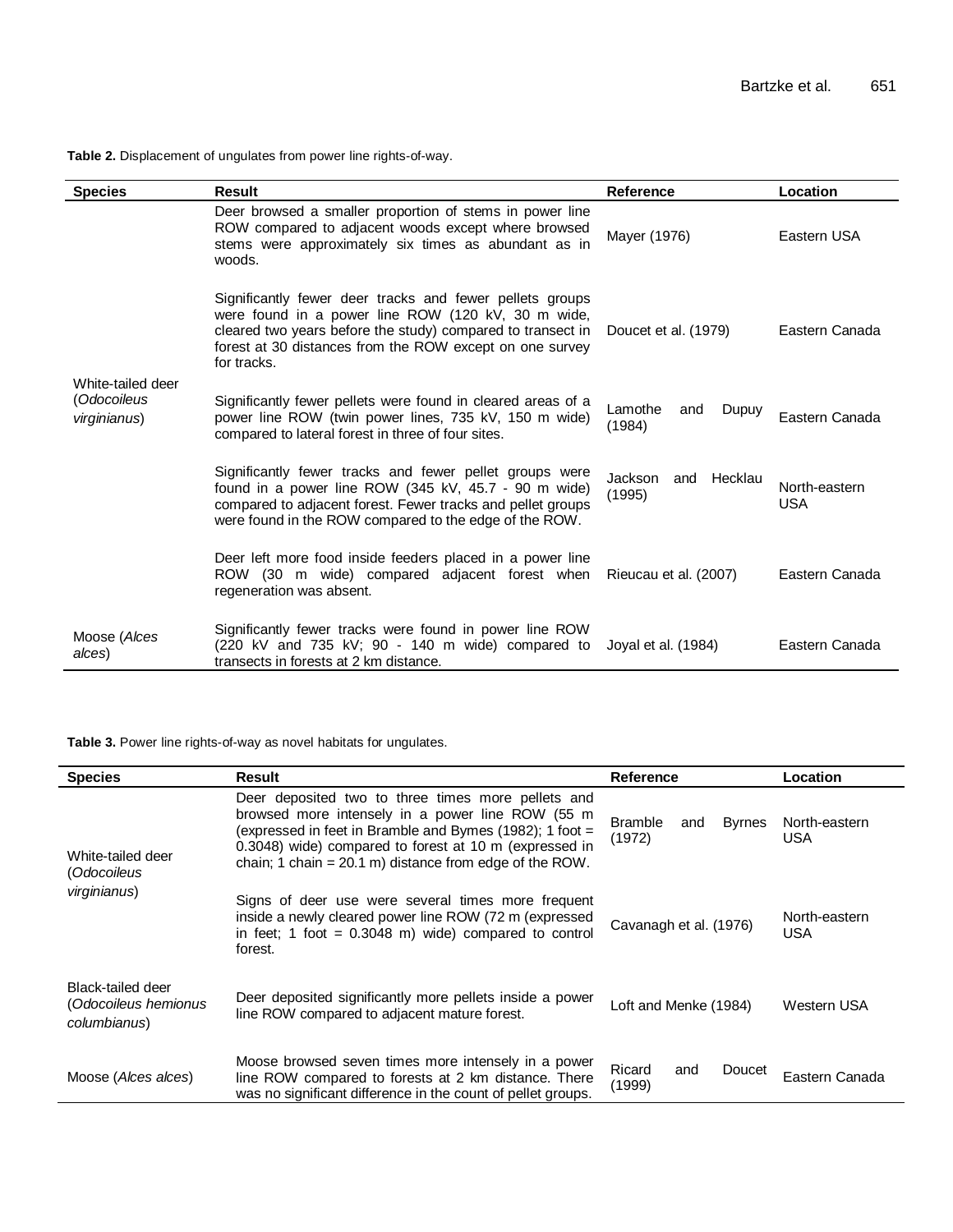**Table 4.** Edge effects at power line rights-of-way on ungulates.

| <b>Species</b>                                   | <b>Result</b>                                                                                                                                                                                                                                                    | <b>Reference</b>                    | Location             |
|--------------------------------------------------|------------------------------------------------------------------------------------------------------------------------------------------------------------------------------------------------------------------------------------------------------------------|-------------------------------------|----------------------|
|                                                  | The proportion of browsed stems was in-between the<br>proportion in power line ROW and adjacent woods in two<br>study areas and lower than in both ROW and wood in<br>another study area.                                                                        | Mayer (1976)                        | Eastern USA          |
| White-tailed deer<br>(Odocoileus<br>virginianus) | More tracks were found at the edge of a power line ROW<br>(twin power lines, 735 kV, 150 m wide) compared to the<br>ROW and lateral forest. Fewer pellets were found in the<br>ecotones between cleared areas and lateral forests<br>compared to lateral forest. | Lamothe<br>Dupuy<br>and<br>(1984)   | Eastern Canada       |
|                                                  | Fewer tracks and generally fewer pellet groups were found<br>along the edges of a power line ROW (345 kV, 45.7 - 90 m<br>wide) compared to adjacent forest.                                                                                                      | Hecklau<br>Jackson<br>and<br>(1995) | North-eastern<br>USA |

minerals and contained less fiber as compared to woody browse (Bramble and Byrnes, 1972). Forbs in power line ROW contained more protein and minerals as compared to grasses and woody browse (Harlow et al., 1995). The quality of the forage can be expected to influence the attractiveness of power line ROW habitat for forest ungulates.

#### *Edge habitat along rights-of-way*

Forest ungulates can benefit from the increased availability of forage not only inside power line ROW but also along edges (Bramble and Byrnes, 1979). Stem availability within 3-10 m from power line ROW edges was elevated as compared to forests at further distances from the edge (Luken et al., 1991; Luken et al., 1992; Rieucau et al., 2007; Powell and Lindquist, 2011). 18 of 20 shrub species were significantly more likely to be found at the edge of a 60 m wide power line ROW as compared to its centre (Brisson et al., 1997).

Lamothe and Dupuy (1984) noted more white-tailed deer tracks along the edge of a power line ROW (twin power lines, 735 kV, 150 m wide) as compared to the ROW and lateral forest (Table 4). However, fewer pellets were found in the ecotones between cleared areas and lateral forests as compared to further inside the forests (Lamothe and Dupuy, 1984; Jackson and Hecklau, 1995), indicating that deer may have spent more time in areas of better cover. The abundance of stems along power line ROW edges as compared to ROW and adjacent woods and the proportion of those stems that were browsed by white-tailed deer did not follow a consistent pattern across study areas (Mayer, 1976). Shrub availability along power line ROW edges may favour ungulate browsing and habitat use along those edges but a link between the two has, as far as we know, not been established.

#### **Functional loss of habitat**

Disturbance by power lines may not only affect the use of areas directly under power lines but also habitats adjacent to it. Power lines contributed to a reduction in area use of wild female reindeer within 1 km from pitfall traps and hunting blinds (Panzacchi et al., 2013). The density of semi-domesticated reindeer was significantly (73%) lower within 4 km of a power line (132 kV) than further away during calving in areas of rugged terrain (Vistnes and Nellemann, 2001) (Table 5). However, more favourable snow conditions and lower predation rates at higher elevations further away from power lines may have influenced this result (Reimers and Colman, 2009).

Wild reindeer were significantly less abundant than expected within 2.5 km of power lines (300 and 420 kV) in six of eight sampling years (Nellemann et al., 2001) (Table 5). Areas transected by power lines (66 - 420 kV) were also used less than expected (Vistnes et al., 2001). However, the accessibility of lichen forage, provided by an index of snow depth and hardness, was approximately three times lower in areas transected by power lines and other infrastructure (Vistnes et al., 2001). The influence of forage accessibility, although not significantly different between areas, can be discussed.

Wild reindeer became less abundant within 4 km from power lines (300 and 420 kV) or roads after they were built and more abundant beyond this distance (Nellemann et al., 2003). However, the shift in abundance coincides with the flooding of an area close to power lines and roads following the construction of a dam (Nellemann et al., 2003).

In contrast, counts of wild reindeer were disproportionately high within 5 km of power lines and minor roads above 1,400 m a.s.l. in summer (Vistnes et al., 2008). There was no clear evidence for aversion by wild reindeer along a 66 kV power line indicated by lichen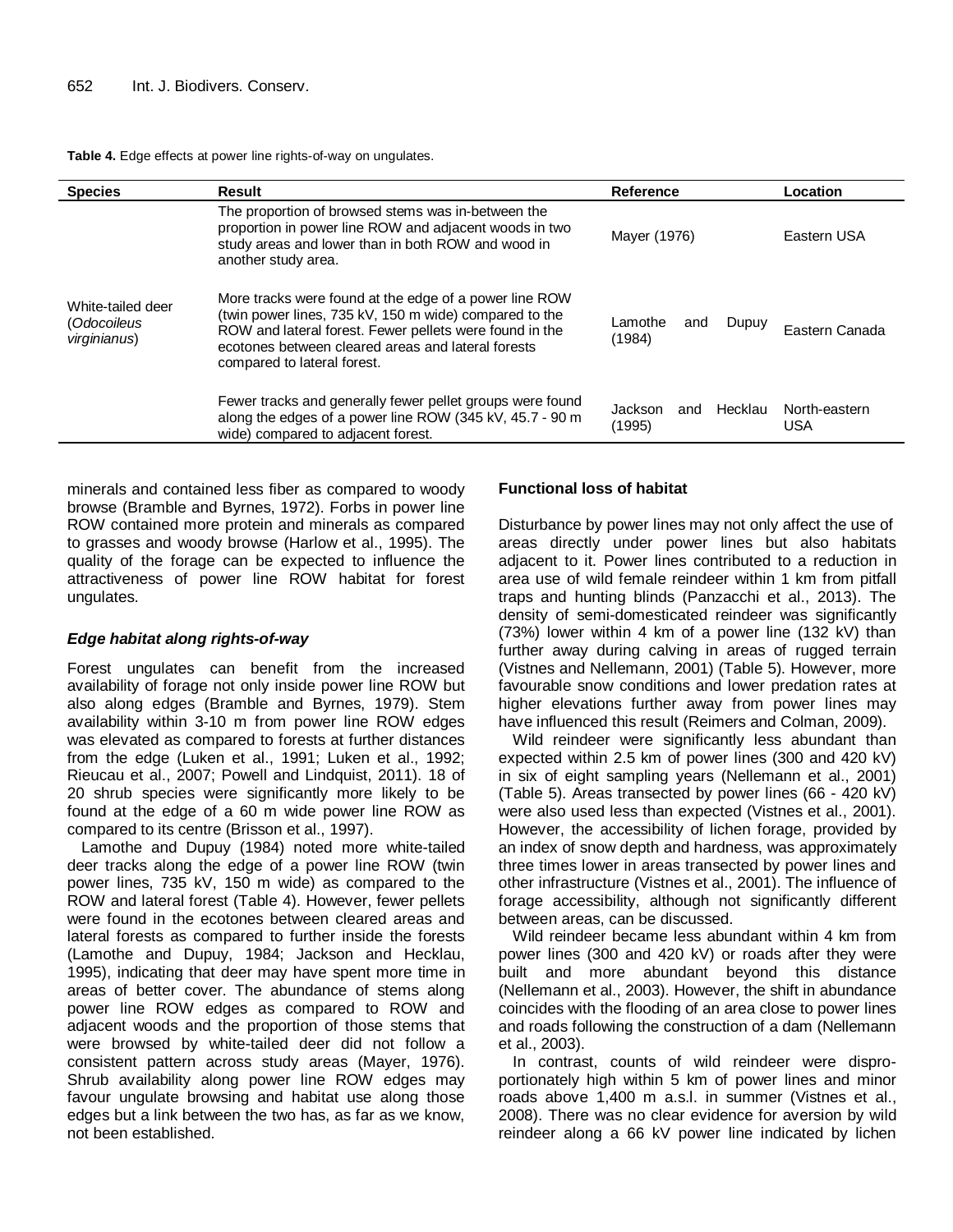| <b>Species</b>                                                | <b>Result</b>                                                                                                                                                         | <b>Reference</b>                | Location                |
|---------------------------------------------------------------|-----------------------------------------------------------------------------------------------------------------------------------------------------------------------|---------------------------------|-------------------------|
| Semi-domesticated<br>reindeer (Rangifer<br>tarandus tarandus) | The density of deer was significantly (73 %) lower below<br>compared to above 4 km from a power line (132 kV) during<br>calving in areas of rugged terrain.           | Vistnes and Nellemann<br>(2001) | Northern Norway         |
|                                                               | Deer were significantly less abundant than expected in<br>areas within 2.5 km from power lines (300 and 420 kV) in six<br>of eight sampling years.                    | Nellemann et al. (2001)         | Southern Norway         |
| Wild reindeer<br>(Rangifer tarandus                           | Deer were less abundant in areas transected by power lines<br>$(66 - 420 \text{ kV})$ than expected.                                                                  | Vistnes et al. (2001)           | South-central<br>Norway |
| tarandus)                                                     | Deer became less abundant in areas within 4 km from<br>power lines (300 and 420 kV) or roads after they were built<br>and more abundant in areas above that distance. | Nellemann et al. (2003)         | South-western<br>Norway |
|                                                               | Power lines contributed to a reduction in area use of female<br>deer within 1 km from pitfall traps and hunting blinds.                                               | Panzacchi et al. (2013)         | Southern-Norway         |

**Table 5.** Functional loss of habitat surrounding power line rights-of-way for ungulates.

measurements (Reimers et al., 2007). Moose did not avoid moving towards central grid power lines except in certain habitats during autumn (Bartzke et al., in press). Hydro-Québec (2013) reported that the use of winter feeding grounds by white-tailed deer was not inhibited by power line ROW (120 - 735 kV, 30 - 164 m wide) close to them.

#### **Connectivity and power line routing**

#### *Power line routes as barriers*

Disturbance by power lines and the lack of canopy cover in power line ROW may prevent animals from crossing power lines. Vistnes et al. (2004) concluded that wild reindeer refrained from crossing power lines based on lichen measurements on two sides of parallel power lines (132 and 300 kV) indicating differential grazing. However, these power lines were routed along a dam in the northern part of the study area that could have impeded crossings. The side that was apparently less grazed in the southern part of the study area was closer to a main road and urban settlements at lower elevations. Reimers et al. (2007) suggested that harvesting along a summer open road close to power lines could have been another alternative explanation for reduced area use.

Wild reindeer crossed a 66 kV power line in 14 of 22 years according to aerial surveys (Reimers et al., 2007). Strand et al. (2001) hypothesized that wild reindeer cross barriers when the need to migrate is extra-large based on the difference in the availability and accessibility of forage, disturbances, predation risk and distance between alternative feeding areas. Moose did not refrain from crossing power lines (735 kV) with ROW that were 90 m wide (Joyal et al., 1984). Neither did white-tailed deer refrain from crossing power line (120 - 735 kV) ROW of 30 - 146 m width (Hydro-Québec, 2013). Only two animals of 87 elk and nine deer (*Odocoileus* spp.) failed to cross a power line ROW (500 kV, 41 m wide) (Goodwin Jr, 1975) (Table 6).

However, white-tailed deer reduced crossings away from a planted area within a power line ROW (120 kV, 30 m wide) (Doucet et al., 1983). Moose refrained from crossing power line (230 - 735 kV) ROW that were 140 m wide (Joyal et al., 1984). The need to cross power lines, the size of the power line construction, transmission load, the width of the corridor and the availability of cover may influence the willingness of ungulates to cross power lines.

#### *Power line routes as corridors*

Food availability along power line ROW forest edges or routes for easy travel may encourage movement of ungulates along power lines. Moose increased movements along central grid power lines over movements towards and away from power lines when approaching them (Bartzke at al., 2014). However, when close enough to cross power lines (25 m), moose moved randomly with respect to the power line.

White-tailed deer were reported to start travelling along power line ROW (345 kV, 47.5 - 90 m wide) after construction (Jackson and Hecklau, 1995). Goodwin Jr (1975) observed an elk (*Cervus canandensis*) cow with two calves travelling along a power line ROW (500 kV, 41 m wide). Forman and Deblinger (2000) sighted a moose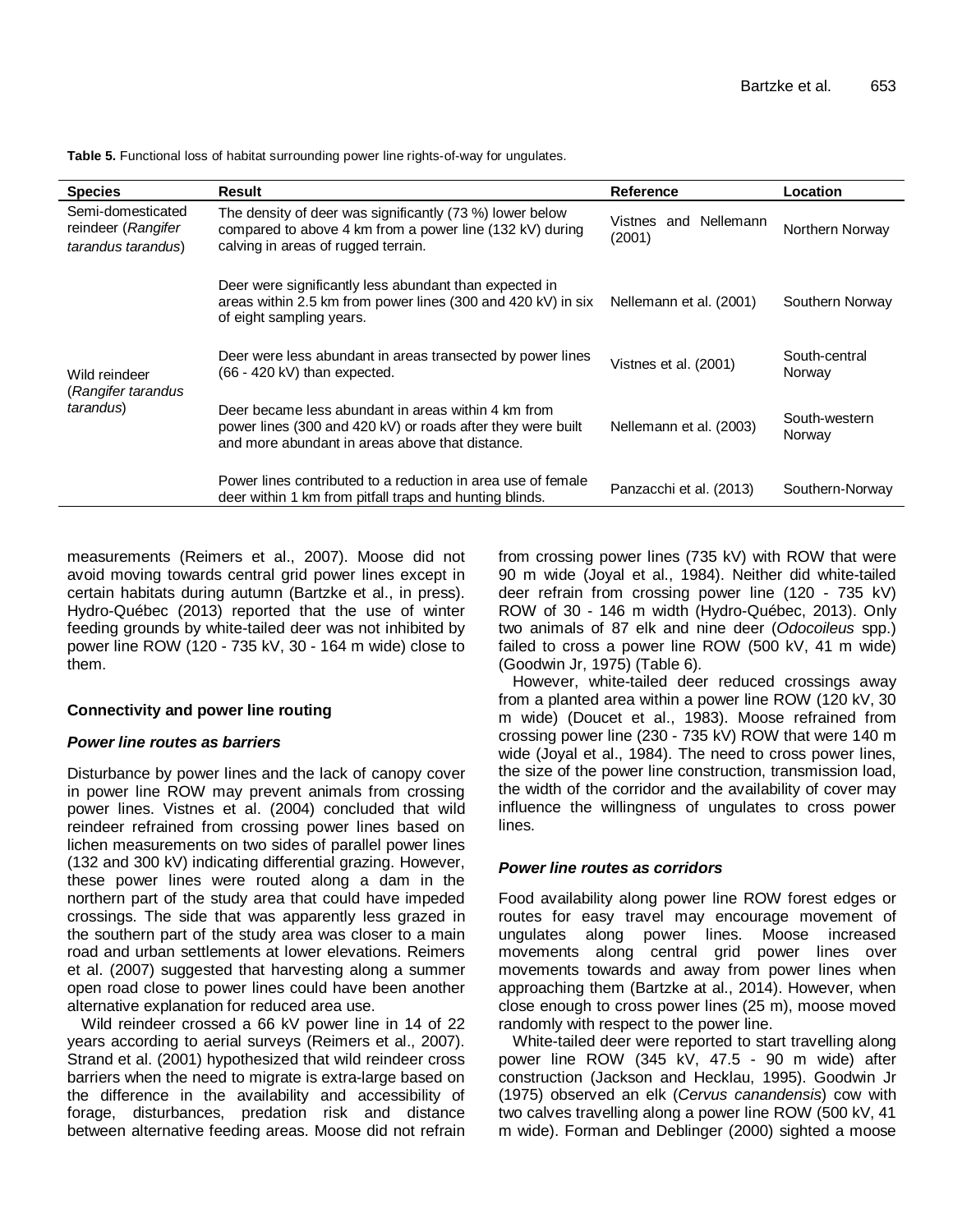**Table 6.** Power line routes as barriers or corridors.

| <b>Species</b>                                            | Result                                                                                                                                               | <b>References</b>     | Location                |
|-----------------------------------------------------------|------------------------------------------------------------------------------------------------------------------------------------------------------|-----------------------|-------------------------|
| Elk<br>(Cervus canadensis spp.)<br>Deer (Odocoileus spp.) | Two of 87 elk and nine deer failed to cross a power line<br>ROW (500 kV, 41 m wide).                                                                 | Goodwin Jr (1975)     | North-western USA       |
|                                                           | Moose refrained from crossing power line ROW (230 -<br>735 kV, 140 m wide) significantly.                                                            | Joyal et al. (1984)   | Eastern Canada          |
| Moose (Alces alces)                                       | Movements along central grid power lines increased<br>over movements towards and away from power lines<br>when getting closer.                       | Bartzke et al. (2014) | Central Norway          |
| Wild reindeer (Rangifer<br>tarandus tarandus)             | Significantly different lichen measurements on two sides<br>of parallel power lines (132 and 300 kV) indicated<br>differential grazing on each side. | Vistnes et al. (2004) | South-central<br>Norway |
|                                                           | Wild reindeer herds crossed a 66 kV power line in 14 of<br>22 years according to aerial surveys.                                                     | Reimers et al. (2007) | South-central<br>Norway |

that travelled along a power line ROW and a railroad. We found no further evidence for the use of power line ROW as movement corridors. However, bison (*Bison bison*) were shown to move along roads (Bjornlie and Garrott, 2001; Bruggeman et al., 2007), although surrounding terrain can be confounding (Bruggeman et al., 2006).

#### **Species-specific ultimate and proximate causes**

#### *Sociality*

Reindeer in Norway may in general be more sensitive to power lines than other ungulates like moose or whitetailed deer because they live in large groups in open alpine habitat experiencing comparatively low human use but intense seasonal hunting. These attributes were shown to increase ungulate flight responses (Stankowich, 2008). In open habitats, ungulates should detect and react to disturbances at greater distances because there are no escape habitats to seek refuge (Stankowich, 2008).

In theory, ungulates in larger groups may spend more time being disturbed because they have a greater chance of detecting disturbances (Taraborelli et al. (2012) for guanacos (*Lama guanicoe*)), and disturbance might be transmitted between group members (Stankowich, 2008). Groups of West Greenland caribou (*Rangifer tarandus groenlandicus/tarandus*) became aware of humans at larger distances than solitary individuals (Aastrup, 2000). Although feral reindeer fled at shorter distances from humans in larger groups (Reimers et al., 2006) and larger<br>groups of Svalbard reindeer (Rangifer tarandus groups of Svalbard reindeer (*Rangifer tarandus platyrhynchus*) did not discover observers earlier, they were reported to correspond cooperatively (Colman et al.,

2001).

The ability to quickly detect and react to disturbances could be an evolutionary advantage to protect against real predators but a disadvantage if the source of the disturbance is not lethal. Then animals loose time and energy in being unnecessarily disturbed. The degree of reindeer domestication may also influence their sensitivity to disturbances (Flydal et al., 2009; Reimers et al., 2012).

### *Mobility*

The lack of power line avoidance by forest ungulates may also in part be explained by the mobility of the species of concern. Stationary species and species with small home ranges may not have alternative habitats available, or the costs of reaching those habitats outweigh the costs of remaining close to power lines (Gill et al., 2001). This could occur in times or areas of resource limitations. White-tailed deer increased stationary browsing time in a power line ROW from 7 to ~40% in cold winter as compared to a mild winter (Doucet et al., 1987). Possibly forest ungulates cannot afford to avoid power line ROW when overall food availability is insufficient in relation to their densities (Ytrehus et al., 1999; Lamoureux et al., 2001). Hagen et al. (2007) speculated that reindeer will also react less to disturbances when the population size increases.

#### *Gender and life history*

Throughout a species' life cycle, its disturbance tolerance towards power lines may vary with life history traits and states such as gender, age, reproductive status, social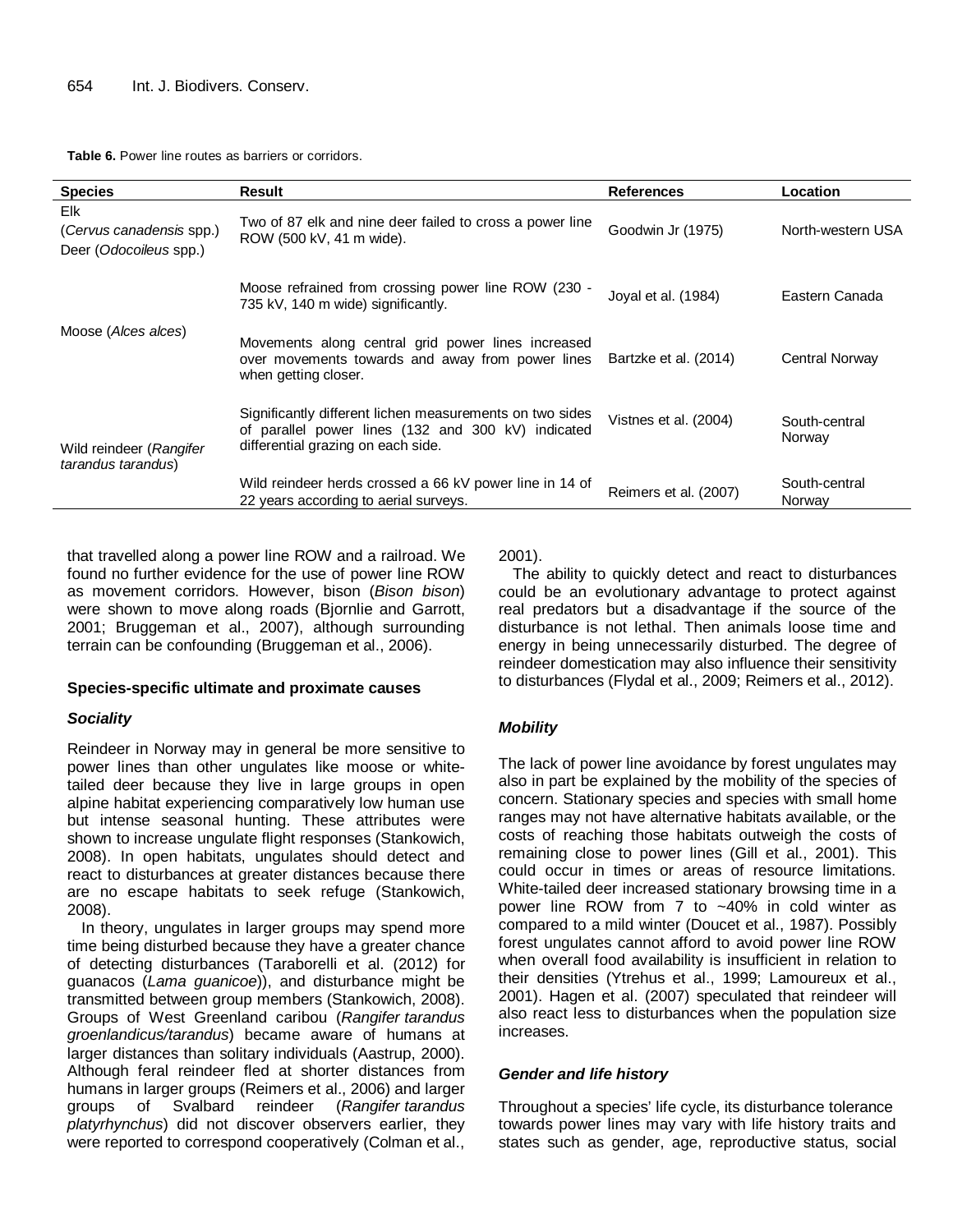| <b>Species</b>                                   | Result                                                                                                                    | <b>References</b>                   | Location                |
|--------------------------------------------------|---------------------------------------------------------------------------------------------------------------------------|-------------------------------------|-------------------------|
| White-tailed deer<br>(Odocoileus<br>virginianus) | Tracks and pellet groups increased significantly after the<br>construction of a power line ROW (345 kV, 45-90 m wide).    | Hecklau<br>Jackson<br>and<br>(1995) | North-eastern<br>USA    |
| Wild reindeer<br>(Rangifer tarandus<br>tarandus) | Calf/cow ratio declined significantly with the construction<br>of human infrastructure including power lines.             | Nellemann et al. (2003)             | South-western<br>Norway |
|                                                  | Hunters harvested more, although not significantly more,<br>moose in power line ROW sites compared to control sites.      | Ricard<br>Doucet<br>and<br>(1995)   | Eastern Canada          |
| Moose (Alces alces)                              | 89 of 107 hunters said they were hunting in a power line<br>ROW (500 kV, 41 m wide), control clearings or along<br>roads. | Goodwin Jr (1975)                   | North-western<br>USA    |
|                                                  | A power line (500 kV) ROW was reported to be a<br>traditionally preferred hunting area.                                   | Perry et al. (1997)                 | Eastern USA             |

**Table 7.** Potential demographic impacts of power lines and associated clearings on ungulates.

status and/or season (for example, rut) (Frid and Dill, 2002; Stankowich, 2008).

Several, although not all (Frid, 2003; Mahoney et al., 2011), studies indicate that groups with calves (Aastrup, 2000), females with young (Ciuti et al., 2008) and females in times of calving or raising calves (Maier et al., 1998; Vistnes and Nellemann 2001; Bartzke et al., in press) are most sensitive to human disturbance (Wolfe et al., 2000). However, no clear evidence for genderspecific effects towards power lines was found (Vistnes and Nellemann, 2001; Bartzke et al., in press). Possibly, power lines are not disturbing enough to promote genderspecific effects in contrast do direct harassment by humans or motorized vehicles.

#### **Potential demographic impacts**

Fragmentation effects by power lines have been argued to contribute to population decline (Nellemann et al., 2003), impair migration (Vistnes et al., 2004) and could induce genetic drift, as for roads (Epps et al., 2005; Kuehn et al., 2007). Yet we found no evidence that the construction of power lines alone influenced population dynamics of ungulates. Tracks and pellet groups of whitetailed deer increased significantly after the construction of a power line (345 kV, 45-90 m wide) (Jackson and Hecklau, 1995) (Table 7).

Although power line ROW can provide additional forage, they could also be an "ecological trap" (Battin, 2004). Ecological traps are thought to occur when the attractiveness of a habitat (through increased browse) increases disproportionately relative to its value for survival and reproduction. An increased rate of disturbance in connection with an increased rate of predator encounters can result in a reduction of population size (Frid and Dill, 2002) due to increased antipredator investment (stress) (Ydenberg and Dill, 1986; Cassirer et al., 1992; Maier et al., 1998; Rumble et al., 2005), reduced net energy intake (Stockwell et al., 1991) and body condition (Bradshaw et al., 1998; Luick et al., 2011). Power line ROW along with access roads may provide access for hunters (Goodwin Jr, 1975; Ricard and Doucet, 1995; Perry et al., 1997). Natural predators were reported to travel along power line ROW (Foster, 1956 in Ball, 2012; Paquet et al., 1996; Gurarie et al., 2011). Power lines provide nesting and perching opportunities for golden eagle (*Aquila chrysaetos*) (Steenhof et al., 1993; Prather and Messmer 2010), which preys on ungulates (Nybakk et al., 2002; Norberg et al., 2006; Johnsen et al., 2007; Hamel and Côté, 2009; Nadjafzadeh et al., 2013).

Increased predation risk, coupled with disturbance and fragmentation induced by power lines, could affect the demography of ungulate populations. The availability of forage in power line ROW may however favour forest ungulate populations locally.

#### **KNOWLEDGE GAPS**

A more causal relationship between the construction of power lines and possible avoidance by ungulates may be established from before-after-impact-control studies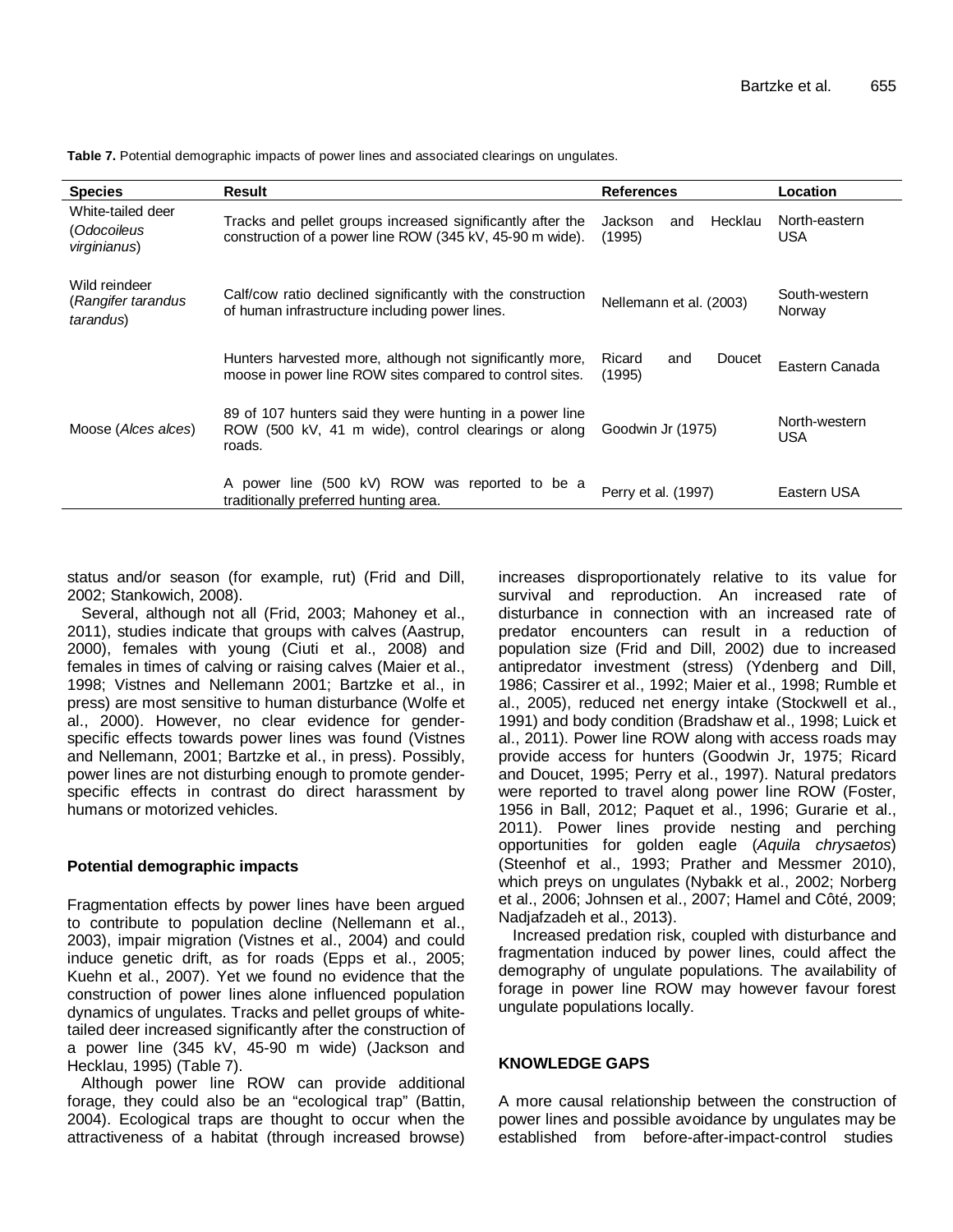(Beyers, 1998). Observing wild ungulate behaviour under power lines as compared to similar control areas would be necessary to find out if ungulate behaviour is disturbed by power lines. Wildlife cameras (Dunne and Quinn, 2009; Kuijper et al., 2009) or GPS collars with cameras can be used for this purpose. Measuring faecal glucocorticoid concentrations possibly in combination with other disturbance indicators (Tarlow and Blumstein, 2007) could help to show if power lines are anthropogenic stressors. Separating the causes of possible disturbances like visual distraction, noise or electromagnetic fields would require further experiments. Ideally, experimental and control animal populations should be established. Experiments using reindeer with different degree of domestication should be made as in Flydal et al. (2009).

A number of the reviewed studies lacked statistical analyses (Bramble and Byrnes, 1972; Cavanagh et al., 1976; Mayer, 1976; Doucet et al., 1983; Doucet et al., 1987; Garant et al., 1987), did not precisely report the methodology (Loft and Menke 1984), power line voltage and/or ROW width (Mayer, 1976; Ricard and Doucet, 1999; Rieucau et al., 2007; Burda et al., 2009; Panzacchi et al., 2013). There were also large differences in scale ranging from few metres (Lamothe and Dupuy, 1984; Jackson and Hecklau, 1995; Rieucau et al., 2007) up to several kilometres (Vistnes and Nellemann, 2001). The scale considered may invert the conclusions (Vistnes and Nellemann, 2008). The ability to see or hear power lines may be an important factor to be considered, as for roads (Montgomery et al., 2012).

Knowledge gaps exist on the extent of power line ROW edge effects on forest ungulates, the factors influencing barrier effects and the preference of human and natural predators for hunting near power lines (Table 7). Addressing these gaps would help to show if ungulate populations may be impacted by power lines.

Routing power lines along existing power lines and roads may reduce further fragmentation of ungulate habitat but at the same increases avoidance and barrier effects. Jaeger et al. (2005) concluded from a modelling exercise that bundling roads would have less negative impacts on population persistence than distributing them evenly across the landscape. However, female wild reindeer reduced area use within 1 km from ancient pitfall traps and hunting bows when accounting for the effects of power lines and roads more than roads or power lines alone (Panzacchi et al., 2013).

The food availability in power line ROW could attract forest ungulates away from roads and railroads, similarly to supplemental feeding (Wood and Wolfe, 1988; Andreassen et al., 2005), and reduce vehicle collisions. Power line ROW could also attract ungulates towards areas surrounding roads. Further studies are necessary to make recommendations for the optimal design of power line networks.

#### **MITIGATION MEASURES**

#### **Implications for power line routing**

The reviewed literature suggests that power lines induce minor negative behavioural responses to ungulates. Benefits from additional food in power line ROW for forest ungulates may be expected if they are routed through old coniferous forests with little food but good canopy cover (Bjørneraas et al., 2011). Moose browsed four times more intensely in power line ROW traversing coniferous forests as compared to those traversing mixed forests (Ricard and Doucet, 1999). When power lines traverse food-rich young, mixed or deciduous forests, the availability of browse may not compensate for the lack of cover (Rieucau et al., 2007).

In contrast to forest ungulates, several studies suggest that power lines may disturb reindeer inhabiting open alpine areas. However, the lack of clear evidence for the disturbance of semi-domestic reindeer behaviour in the proximity of power lines (Flydal et al., 2009) and the maximum distance at which reindeer may hear power lines (79 m) (Flydal et al., 2010) indicates that power lines themselves were not necessarily the main cause of the reduced area use close to power lines reported by Vistnes et al. (2001), Nellemann et al. (2001, 2003) and Panzacchi et al. (2013). Earlier, Vistnes et al. (2004) suggested that building power lines should be avoided in wild reindeer habitats. This recommendation could be debated.

To minimize inference with reproduction, the construction of power lines, which may require the use of helicopters and building access roads, should be avoided calving areas. Disturbance after the construction of power lines can be minimized by prohibiting hunting, vehicles and pets along them (Bergerud et al., 1984; Miller et al., 2001; Clair and Forrest, 2009). Power line corona noise, flashes and magnetic fields can be reduced through engineering solutions (Teich and Weber, 2002; Conti et al., 2003; Kalhor and Zunoubi, 2005; Semmler et al., 2005).

#### **Implications for power line ROW management**

It is possible to provide attractive power line ROW habitat for forest ungulates with appropriate management (Bramble and Byrnes, 1972; Cavanagh et al., 1976; Mayer, 1976). Experimental studies on the management of power line ROW have been undertaken in the USA, where the application of herbicides appears to be a common practice to reduce tree regrowth (Cavanagh et al., 1976; Mayer 1976; Bramble and Byrnes, 1982; Ballard et al., 2002; Haggie et al., 2008) in addition to mowing, burning and fertilizing (Harlow et al., 1995). This may not be an option in other countries.

A stem height of 4 m for birch and 3.5 m for pine may be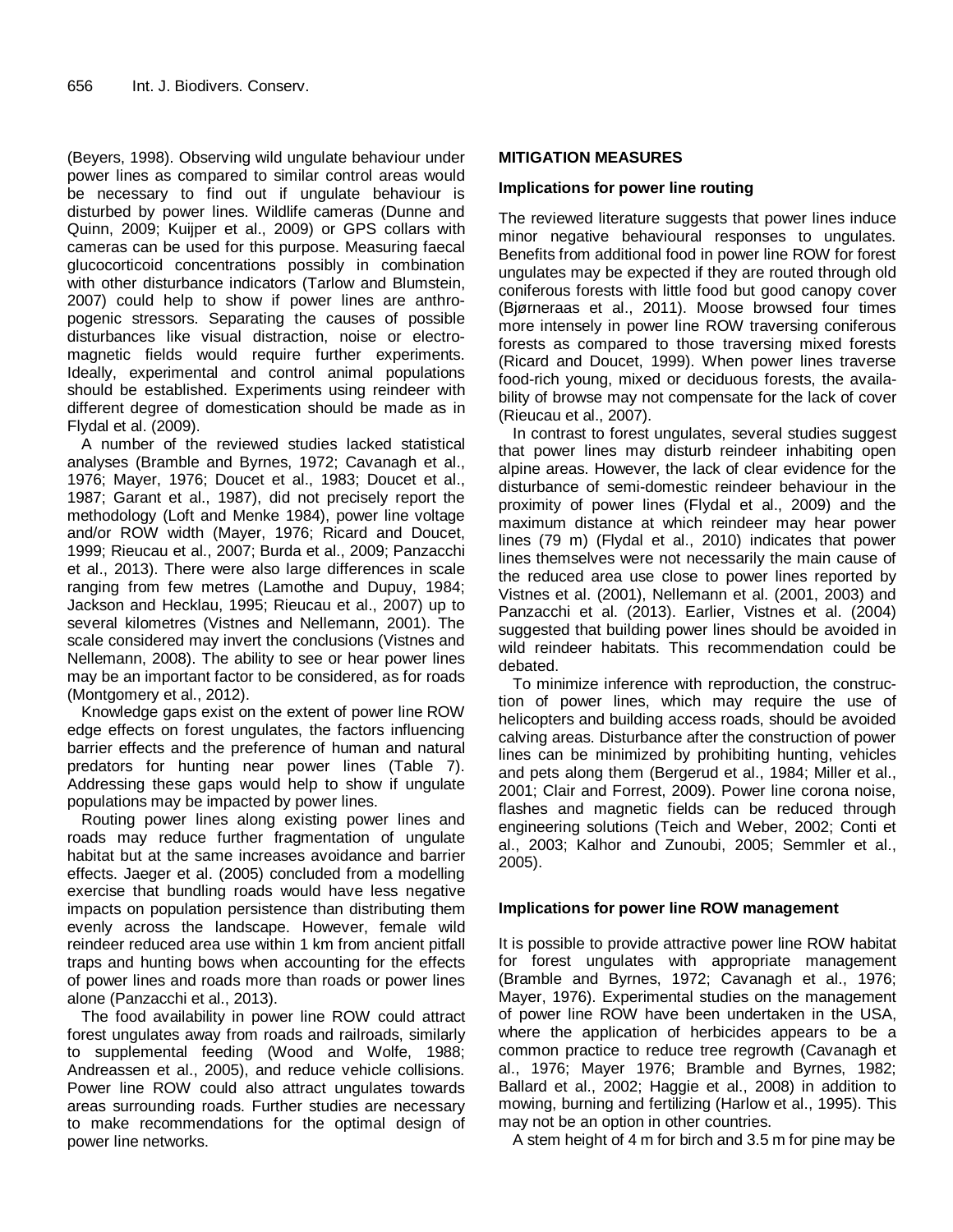be the optimal size to provide maximum ungulate forage (Kalén and Bergquist, 2004). Felling trees that reach heights of 5 m may ensure continuous high browse availability without complete removal of cover. The removal of single large trees would also create gaps for the growth of forbs, ferns and bilberry (*Vaccinum myrtillus*), which can be an important part of forest ungulates diet (Hjeljord et al., 1990; Mysterud and Ostbye, 1995; Krojerová-Prokešováa et al., 2010). Alternatively, trees could be cut at a height of 1 m instead of full removal to shorten the period of low browse availability after clearing. Adjustments can be made dependent on the ability to reach the vegetation by the respective species (Garant and Doucet, 1995). Cutting during winter instead of summer resulted in higher browse production in spring, supposedly because of a better ability of plants to allocate reserves for regrowth (Garant and Doucet, 1995).

During construction, hinge cutting, that is, cutting deciduous large trees only half way through, would maintain cover availability and facilitate regrowth of forage (Global Wildlife Management, 2013). Less preferred coniferous trees like spruce (*Picea* spp.) could be removed entirely in favour of deciduous trees. Stable scrublands are more resistant to tree invasion, potentially reducing the need for clearing (Niering and Goodwin, 1974). The applicability of the suggested management techniques would have to be tested in the field.

#### **Disclosure or conflict of interest**

The Norwegian central power line grid operator Statnett and Energy Norway, a non-profit industry organization representing companies involved in the production, distribution and trading of electricity, contributed to the funding of this study. Neither Statnett nor Energy Norway could determine or change the contents of this review.

#### **ACKNOWLEDGEMENTS**

We acknowledge our funding and cooperating partners in the Centre for Environmental Design of Renewable Energy (CEDREN): the Research Council of Norway, the Norwegian Water Resources and Energy Directorate, the Norwegian Directorate for Nature Management, Statnett and Energy Norway. We thank G. J. Doucet for providing literature and P. A. Aarestad for his help with translations.

#### **REFERENCES**

- Aastrup P (2000). Responses of West Greenland caribou to the approach of humans on foot. Polar Res. 19:83-90.
- Abraham S (2002). National transmission grid study. Report from U.S. Department of Energy, Washington, USA. 93 pp.
- Andreassen HP, Gundersen H, Storaas T (2005). The effect of scentmarking, forest clearing, and supplemental feeding on moose-train collisions. J. Wildl. Manage. 69:1125-1132.
- Ball SK (2012). Capitalizing on Conservation: The Ecological Benefits of Transmission Line Rights-of-Way. Pages 249-272 *in* Evans JM, Mahoney JWG, Mutrie D, Reinemann J, editors. Proc. Ninth Int. Symp. Environmental Concerns Rights-of-Way Manage., Portland, Oregon, USA. International Society for Arboriculture, Champaign, Illinois, USA.
- Ballard BD, Nowak CA, Abrahamson LP, Neuhauser EF, Finch KE (2002). Integrated Vegetation Management on Electrical Transmission Rights-of-Way using Herbicides: Treatment Effects Over Time. Pages 47-55 *in* Goodrich-Mahoney JW, Mutrie D, Guild C, editors. Proc. Seventh Int. Symp. on Environ. Concerns in Rightsof-Way Manage., Calgary, Alberta, Canada. Elsevier Science Ltd., Amsterdam, Netherlands.
- Bartzke G, May R, Stokke S, Røskaft E, Engen S (in press). Comparative effects of power lines and roads on moose (*Alces alces*) habitat selection. *in* Proc. Tenth Int. Symp. on Environ. Concerns in Rights-of-Way Manage., Phoenix, Arizona, USA.
- Bartzke GS, May R, Røskaft E (2014). Differential barrier and corridor effects of power lines, roads and rivers on moose (*Alces alces*) movements. in Bartzke GS. Effects of power lines on moose (*Alces alces*) habitat selection, movements and feeding activity. PhD thesis. NTNU, Trondheim, Sør-Trøndelag, Norway.
- Battin J (2004). When Good Animals Love Bad Habitats: Ecological Traps and the Conservation of Animal Populations. Conserv. Biol. 18:1482-1491.
- Begall S, Červený J, Neef J, Vojtěch O, Burda H (2008). Magnetic alignment in grazing and resting cattle and deer. Proc. Natl. Acad. Sci. USA. 105:13451-13455.
- Benitez-Lopez A, Alkemade R, Verweij PA (2010). The impacts of roads and other infrastructure on mammal and bird populations: A metaanalysis. Biol. Conserv. 143:1307-1316.
- Bergerud AT, Jakimchuk RD, Carruthers DR (1984). The Buffalo of the North: Caribou (*Rangifer tarandus*) and Human Developments. Arctic. 73:7-22.
- Bevanger K, Thingstad PG (1988). Forholdet fugl konstruksjoner for overføring av elektrisk energi. En oversikt over kunnskapsnivået. Report 1988:1 from Økoforskutredning, Trondheim, Norway. 133 pp.
- Beyer HL (undated). Geospatial Modelling Environment.<br>http://www.spatialecology.com/gme/isectlinerst.htm (accessed <http://www.spatialecology.com/gme/isectlinerst.htm> December 2013)
- Beyers DW (1998). Causal inference in environmental impact studies. J. N. Am. Benthol. Soc. 17:367-373.
- Bjørneraas K, Solberg EJ, Herfindal I, Moorter BV, Rolandsen CM, Tremblay JP, Skarpe C, Sæther B-E, Eriksen R, Astrup R (2011). Moose *Alces alces* habitat use at multiple temporal scales in a human-altered landscape. Wildl. Biol. 17:44-54.
- Bjornlie DD, Garrott RA (2001). Effects of Winter Road Grooming on Bison in Yellowstone National Park. J. Wildl. Manage. 65:560-572.
- Bradshaw CJA, Boutin S, Hebert DM (1998). Energetic implications of disturbance caused by petroleum exploration to woodland caribou. Can. J. Zool.-Rev. Can. Zool. 76:1319-1324.
- Bramble WC, Byrnes WR (1972). A Long-term Ecological Study of Game Food and Cover on a Sprayed Utility Right-of-Way. Report 885 from Purdue University, West Lafayette, Indiana, USA. 20 pp.
- Bramble WC, Byrnes WR (1979). Evaluation of the Wildlife Habitat Values of Rights-of-Way. J. Wildl. Manage. 43:642-649.
- Bramble WC, Byrnes WR (1982). Development of Wildlife Food and Cover on an Electric Transmission Right-of-Way Maintained by Herbicides: A 30-Year Report. Report from Purdue University, West Lafayette, Indiana, USA. 24 pp.
- Brisson J, Meilleur A, Fortin M-J, Bouchard A (1997). Edge Effects on Vegetation in Rights-of-Way. Pages 25-33 *in* James RW, Goodrich-Mahoney JW, Wisniewski JR, Wisniewski J, editors. Proc. Sixth Int. Symp. Environ. Concerns Rights-of-Way Manage., New Orleans, Louisiana, USA. Elsevier Science Ltd., Oxford, UK; New York, USA; Tokyo, Japan.
- Bruggeman JE, Garrott RA, Bjornlie DD, White PJ, Watson FGR, Borkowski J (2006). Temporal variability in winter travel patterns of Yellowstone bison: The effects of road grooming. Ecol. Appl. 16:1539-1554.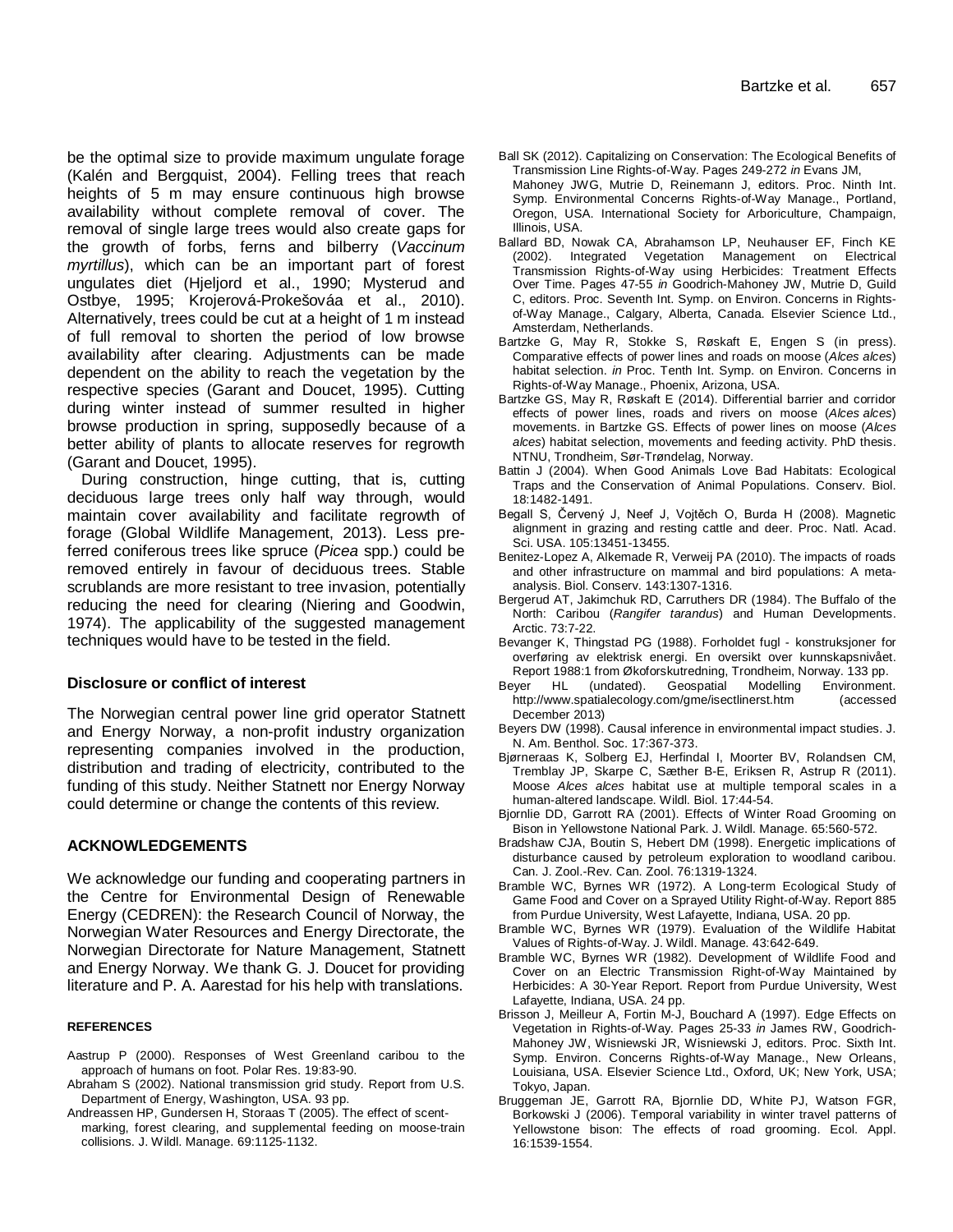- Bruggeman JE, Garrott RA, White PJ, Watson FGR, Wallen R (2007). Covariates Affecting Spatial Variability in Bison Travel Behavior in Yellowstone National Park. Ecol. Appl. 17:1411-1423.
- Brunvoll F, Monsrud J (2011). Samferdsel og miljø 2011: Utvalgte indikatorer for samferdselssektoren. Report 21/2011 from Statistics Norway, Oslo, Norway. 163 pp.
- Burda H, Begall S, Červený J, Neefa J, Němec P (2009). Extremely low-frequency electromagnetic fields disrupt magnetic alignment of ruminants. Proc. Natl. Acad. Sci. USA. 106:5708-5713.
- Cassirer EF, Freddy DJ, Ables ED (1992). Elk Responses to Disturbance by Cross-Country Skiers in Yellowstone National Park. Wildl. Soc. Bull. 20:375-381.
- Cavanagh JB, Olson DP, Macrigeanis SN (1976). Wildlife Use and Management of Powerline Rights-of-Way in New Hampshire. Pages 276-294 *in* Tillman R, editor. Proc. First Nat. Symp. Environ. Concerns Rights-of-Way Manage., Starkville, Mississippi, USA. Mississippi State University, Starkville, Mississippi, USA.
- Ciuti S, Pipia A, Ghiandai F, Grignolio S, Apollonio M (2008). The key role of lamb presence in affecting flight response in Sardinian mouflon (*Ovis orientalis musimon*). Behav. Processes. 77:408-412.
- Clair CCS, Forrest A. (2009). Impacts of vehicle traffic on the distribution and behaviour of rutting elk, *Cervus elaphus*. Behav. 146:393-413.
- Coffin AW (2007). From roadkill to road ecology: A review of the ecological effects of roads. J. Transp. Geogr. 15:396-406.
- Colman JE, Jacobsen BW, Reimers E (2001). Summer response distances of Svalbard reindeer *Rangifer tarandus platyrhynchus* to provocation by humans on foot. Wildl. Biol. 7:275-284.
- Conti R, Giorgi A, Rendina R, Sartore L, Sena EA (2003). Technical Solutions To Reduce 50 Hz Magnetic Fields from Power Lines. *in* IEEE Bologna Power Tech Conf. Proc., Bologna, Italy.
- Doucet GJ, Brown DD, Lamothe P (1983). White-tailed deer response to conifer plantation as a mitigation measure in a power line right-ofway located in Quebec deer yard. Pages 150-156 *in* Yahner RH, editor. Trans. Northeast Sect. Wildl. Soc., West Dover, Vermont, USA. Northeast Section, the Wildlife Society, West Dover, Vermont, USA.
- Doucet GJ, Brown DT, Lamothe P (1987). Deer Behaviour in a Powerline Right-of-Way Located in a Northern Wintering Yard. Pages 7-12 *in* Byrnes WR, Holt HA, editors. Proc. Fourth Symp. Environ. Concerns Rights-of-Way Manag., Indianapolis, Indiana, USA. Purdue University, West Lafayette, Indiana, USA.
- Doucet GJ, Stewart RW, Morrison KA (1979). The Effect of a Utility Right-of-Way on White-Tailed Deer in a Northern Deer Yard. *in* Tillman R, editor. Proc. Second Nat. Symp. Environ. Concerns Rights-of-Way Manag., Ann Arbor, Michigan, USA. Mississippi State University, Starkville, Mississippi, USA.
- Douglas RH, Jeffery G (2014). The spectral transmission of ocular media suggests ultraviolet sensitivity is widespread among mammals. Proc. R. Soc. B. 281:20132995.
- Dunne BM, Quinn MS (2009). Effectiveness of above-ground pipeline mitigation for moose (*Alces alces*) and other large mammals. Biol. Conserv. 142:332-343.
- Epps CW, Palsboll PJ, Wehausen JD, Roderick GK, Ramey RR, McCullough DR (2005). Highways block gene flow and cause a rapid decline in genetic diversity of desert bighorn sheep. Ecol. Lett. 8:1029-1038.
- ESRI (2011). ArcGIS Desktop Version 10.1. Redlands, California, USA.
- European Network of Transmission System Operators for Electricity (2012). Excel attachment "YS & AR 2012 Table 1 operational data 2012" of: Yearly Statistics & Adequacy Retrospect 2012. Report from ENTSOE, Brussels, Belgium. 62 pp.
- Fahrig L, Rytwinski T (2009). Effects of roads on animal abundance: an empirical review and synthesis. Ecol. Soc. 14:21.
- Flydal K, Kilde IR, Enger PS, Reimers E (2010). Reindeer (*Rangifer tarandus tarandus*) perception of noise from power lines. Rangifer. 23:21-24.
- Flydal K, Korslund L, Reimers E, Johansen F, Colman J (2009). Effects of Power Lines on Area Use and Behaviour of Semi-Domestic Reindeer in Enclosures. Int. J. Ecol. 1-14.
- Forman RTT, Alexander LE (1998). Roads and their major ecological effects. Annu. Rev. Ecol. Syst. 29:207-231.
- Forman RTT, Deblinger RD (2000). The Ecological Road-effect Zone of a Massachusetts (USA) Suburban Highway. Conserv. Biol. 14:36-46.
- Foster CHW (1956). Wildlife use of utility rights-of-way in Michigan. Master thesis. University of Michigan, Michigan, USA.
- Frid A (2003). Dall's sheep responses to overflights by helicopter and fixed-wing aircraft. Biol. Conserv. 110:387-399.
- Frid A, Dill L (2002). Human-caused Disturbance Stimuli as a Form of Predation Risk. Conserv. Ecol. 6:11.
- Ganskopp D, Raleigh R, Schott M, Bracken TD (1991). Behavior of cattle in pens exposed to +/-500-kV DC transmission-lines. Appl. Anim. Behav. Sci. 30:1-16.
- Garant Y, Doucet GJ (1995). An experimental winter cut in a powerline ROW located in a white-tailed deer yard Pages 266-268 *in* Doucet GJ, Séguin C, Giguère M, editors. Proc. Fifth Int. Symp. Environ. Concerns Rights-of-Way Manage., Montréal, Québec, Canada. Vice Présidence Environnement Hydro-Québec, Montréal, Québec, Canada.
- Garant YB, Doucet GJ, Hayeur G (1987). Winter Deer Browse Production and Use in a Powerline Right-of-Way Six Years After Initial Clearing. Pages 56-63 *in* Byrnes WR, Holt HA, editors. Proc. Fourth Symp. Environ. Concerns Rights-of-Way Manag., Indianapolis, Indiana, USA. Purdue University, West Lafayette, Indiana, USA.
- German transmission system operators (2013). Conclusion of the GDP 2013, second draft.
- Gill JA, Norris K, Sutherland WJ (2001). Why behavioural responses may not reflect the population consequences of human disturbance. Biol. Conserv. 97:265-268.
- Global Wildlife Management LLC (2013). Hinge Cutting. http://globalwildlifemanagement.com/services/hinge-cutting/ (accessed November 2013).
- Goodwin Jr JG (1975). Big Game Movement Near a 500-kV Transmission Line in Northern Idaho. Report from Western Interstate Commission for Higher Education (WICHE), Resource Development Internship Program (RDIP), Boulder, Colorado, USA. 56 pp.
- Griffen BD, Drake JM (2008). A review of extinction in experimental populations. J. Anim. Ecol. 77:1274-1287.
- Grusell E, Miliander S (2004). GIS-baserad identifiering av artrika kraftledningsgator inom stamnätet. Report 1960900 from Svenska Kraftnät. 19 pp.
- Gurarie E, Suutarinen J, Kojola I, Ovaskainen O (2011). Summer movements, predation and habitat use of wolves in human modified boreal forests. Oecologia. 165:891-903.
- Haanes H, Markussen SS, Herfindal I, Røed KH, Solberg EJ, Heim M, Midthjell L, Sæther BE (2013). Effects of inbreeding on fitness-related traits in a small isolated moose population. Ecol. Evol. 3:4230-4242.
- Hagen D, Bevanger K, Hanssen F, Thomassen J (2007). The dialog project "Mutual politics in the mountain areas". Baseline knowledge on infrastructure development, land use and disturbance in the reindeer herding areas in Selbu, Tydal, Røros and Holtålen municipalities. Report 225 from NINA, Trondheim, Norway. 77 pp.
- Haggie MR, Johnstone RA, Allen HA (2008). Tree, Shrub, and Herb Succession and Five Years of Management Following the Establishment of a New Electric Transmission Right-of-Way through a Wooded Wetland. Pages 47-59 *in* Goodrich-Mahoney JW, Abrahamson LP, Ballard JL, editors. Proc. Eighth Int. Symp. Envir. Concerns Rights-of-Way Manage., Saratoga Springs, New York, USA. Elsevier, Amsterdam, Netherlands.
- Hamel S, Côté SD (2009). Maternal Defensive Behavior of Mountain Goats Against Predation by Golden Eagles. West. N. Am. Nat. 69:115-118.
- Harlow RF, David C. Guynn J, Davis JR (1995). The Effect of Management Treatments on the Biomass, Nutritive Quality, and Utilization of Deer Forages on Utility Rights-of-Way. Pages 284-289 *in* Doucet GJ, Séguin C, Giguère M, editors. Proc. Fifth Int. Symp. Environ. Concerns Rights-of-Way Manage., Montréal, Québec, Canada. Vice Présidence Environnement Hydro-Québec, Montréal, Québec Canada.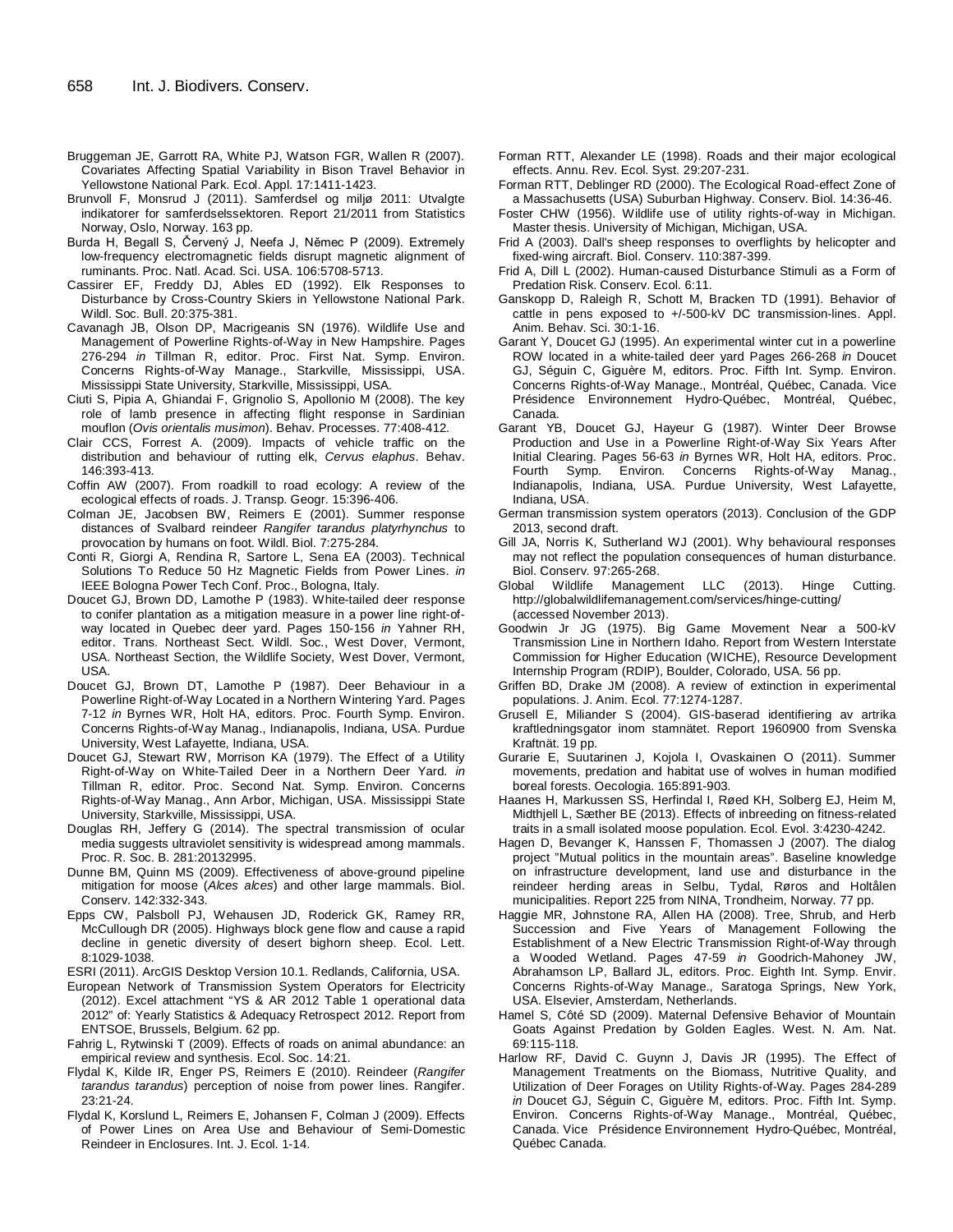- Hetem RS, Strauss WM, Heusinkveld BG, de Bie S, Prins HHT, van Wieren SE (2011). Energy advantages of orientation to solar radiation in three African ruminants. J. Therm. Biol. 36:452-460.
- Hjeljord O, Hövik N, Pedersen HB (1990). Choice of feeding sites by moose during summer, the influence of forest structure and plant phenology. Holarct Ecol. 13:281-292.
- Hogg C, Neveu M, Stokkan KA, Folkow L, Cottrill P, Douglas R, Hunt DM, Jeffery G (2011). Arctic reindeer extend their visual range into the ultraviolet. J. Exp. Biol. 214:2014-2019.
- Hydro-Québec (2013). Ravages du cerf de Virginie Synthèse des connaissances environnementales pour les lignes et les postes. Report 2013E0789-17 from Hydro-Québec, Montréal, Québec, Canada. 19 pp.
- Jackson W, Hecklau J (1995). Construction effects of a 345 kV electric corridor on New York deer. Pages 290-299 *in* Doucet GJ, Séguin C, Giguère M, editors. Proc. Fifth Int. Symp. Environ. Concerns Rightsof-Way Manage., Montréal, Québec, Canada. Vice Présidence Environnement Hydro-Québec, Montréal, Québec, Canada.
- Jacobs GH, Deegan JF, Neitz J, Murphy BP, Miller KV, Marchinton RL (1994). Electrophysiological measurements of spectral mechanisms in the retinas of 2 cervids - white-tailed deer (*Odocoileus virginianus*) and fallow deer (*Dama-Dama*). J. Comp. Physiol. A Sens Neural Behav. Physiol. 174:551-557.
- Jaeger JAG, Fahrig L, Ewald KC (2005). Does the configuration of road networks influence the degree to which roads affect wildlife populations? Pages 151-163 in Irwin C, Garrett P, McDermott K, editors. Proc. 2005 Int. Conf. Ecol. Transp., San Diego, California, USA. Center for Transportation and the Environment, North Carolina State University, Raleigh, North Carolina, USA.
- Johansen B, Aarrestad PA, Øien DI (2009). Vegetasjonskart for Norge basert på satellittdata; Delprosjekt 1: Klasseinndeling og beskrivelse av utskilte vegetasjonstyper. Report 387 from NORUT/NINA/NTNU, Trondheim, Norway. 34 pp.
- Johnsen TV, Systad GH, Jacobsen KO, Nygard T, Bustnes JO (2007). The occurrence of reindeer calves in the diet of nesting Golden Eagles in Finnmark, northern Norway. Ornis Fenn. 84:112-118.
- Joyal R, Lamothe P, Fournier R (1984). L'utilisation des emprises de lignes de transport d'énergie électrique par l'orignal (*Alces alces*) en hiver. Can. J. Zool.-Rev. Can. Zool. 62:260-266.
- Kalén C, Bergquist J (2004). Forage availability for moose of young silver birch and Scots pine. For. Ecol. Manage. 187:149-158.
- Kalhor HA, Zunoubi MR (2005). Mitigation of Power Frequency Fields by Proper Choice of Line Configuration and Shielding. Electromagnetics. 25:231-243.
- Krojerová-Prokešováa J, Barančekováa M, Šustrb P, Heurich M (2010). Feeding patterns of red deer *Cervus elaphus* along an altitudinal gradient in the Bohemian Forest: effect of habitat and season. Wildl. Biol. 16:173-184.
- Kuehn R, Hindenlang KE, Holzgang O, Senn J, Stoeckle B, Sperisen C (2007). Genetic Effect of Transportation Infrastructure on Roe Deer Populations (*Capreolus capreolus*). J. Hered. 98:13-22.
- Kuijper DPJ, Cromsigt JPGM, Churski M, Adam B, Jędrzejewska B, Jędrzejewski W (2009). Do ungulates preferentially feed in forest gaps in European temperate forest? For. Ecol. Manage. 258:1528- 1535.
- Lamothe P, Dupuy P (1984). Special Consideration for Implanting Two 735 kV Lines in the Hill Head Deer Yard; Near Montreal. Pages 581- 591 *in* Crabtree AF, editor. Proc. Third Int. Symp. Environ. Concerns Rights-of-Way Manage., San Diego, California, USA. Mississippi State University, Starkville, Mississippi, USA.
- Lamoureux J, Crête M, Bélanger M (2001). Effects of Reopening Hunting on Survival of White-tailed Deer, *Odocoileus virginianus*, in the Bas-Saint-Laurent region, Québec. Can. Field-Nat. 115:99-105.
- Le QT, Murray WH, Kinsella NS (1994). Corona detector with narrowband optical filter. <http://www.patents.com/us-5886344.html> (accessed March 2014).
- Loft ER, Menke JW (1984). Deer Use and Habitat Characteristics of Transmission-Line Corridors in a Douglas-Fir Forest. J. Wildl. Manage. 48:1311-1316.
- Luick BR, Kitchens JA, White RG, Murphy SM (2011). Modeling energy
- and reproductive costs in caribou exposed to low flying military jet aircraft. Rangifer. 16:209-212.
- Luken JO, Hinton AC, Baker DG (1991). Forest edges associated with power-line corridors and implications for corridor siting. Landscape Urban Plann. 20:315-324.
- Luken JO, Hinton AC, Baker DG (1992). Response of woody plant communities in power-line corridors to frequent anthropogenic disturbance. Ecol. Appl. 2:356-362.
- MacArthur RA, Geist V, Johnston RH (1982). Cardiac and Behavioral Responses of Mountain Sheep to Human Disturbance. J. Wildl. Manage. 46:351-358.
- MacArthur RA, Johnston RH, Geist V (1979). Factors influencing heart rate in free-ranging bighorn sheep: a physiological approach to the study of wildlife harassment. Can. J. Zool.-Rev. Can. Zool. 57:2010- 2021.
- Mahoney SP, Mawhinney K, McCarthy C, Anions D, Taylor S (2011). Caribou reactions to provocation by snowmachines in Newfoundland. Rangifer. 21:35-43.
- Maier JAK, Murphy SM, White RG, Smith MD (1998). Responses of Caribou to Overflights by Low-Altitude Jet Aircraft. J. Wildl. Manage. 62:752-766.
- Mayer TD (1976). An Evaluation of Chemically-Sprayed Electric Transmission Line Rights-of-Way For Actual and Potential Wildlife Use. Pages 288-294 *in* Tillman R, editor. Proc. First Nat. Symp. Environ. Concerns Rights-of-Way Manage. Starkville, Mississippi, USA. Mississippi State University, Starkville, Mississippi, USA.
- Miller SG, Knight RL, Miller CK (2001). Wildlife responses to pedestrians and dogs. Wildl. Soc. Bull. 29:124-132.
- Milligan HT, Koricheva J (2013). Effects of tree species richness and composition on moose winter browsing damage and foraging selectivity: an experimental study. J. Anim. Ecol. 82:739-748.
- Montgomery RA, Roloff GJ, Millspaugh JJ (2012). Importance of visibility when evaluating animal response to roads. Wildl. Biol. 18:393-405.
- Morhardt JE, Coulston PJ, Moock S (1984). Comparative Use of Transmission Line Corridors and Parallel Study Corridors by Mule Deer in the Sierra Nevada Mountains of Central California. Pages 614-622 in Crabtree AF, editor. Proc. Third Int. Symp. Environ. Concerns Rights-of-Way Manage, San Diego, California, USA. Mississippi State University.
- Mysterud A, Ostbye E (1995). Roe deer *Capreolus capreolus* feeding on yew *Taxus baccata* in relation to bilberry *Vaccinium myrtillus* density and snow depth. Wildl. Biol. 1:249-253.
- Nadjafzadeh M, Hofer H, Krone O (2013). The Link Between Feeding Ecology and Lead Poisoning in White-Tailed Eagles. J. Wildl. Manage. 77:48-57.
- Nellemann C, Vistnes I, Jordhøy P, Strand O (2001). Winter distribution of wild reindeer in relation to power lines, roads and resorts. Biol. Conserv. 101:351-360.
- Nellemann C, Vistnes I, Jordhøy P, Strand O, Newton A (2003). Progressive impact of piecemeal infrastructure development on wild reindeer. Biol. Conserv. 113:307-317.
- Niering WA, Goodwin RH (1974). Creation of Relatively Stable Shrublands with Herbicides: Arresting "Succession" on Rights-of-Way and Pastureland. Ecology. 55:784-795.
- Norberg H, Kojola I, Aikio P, Nylund M (2006). Predation by golden eagle *Aquila chrysaetos* on semi-domesticated reindeer *Rangifer tarandus* calves in Northeastern Finnish Lapland. Wildl. Biol. 12:393- 402.
- Norwegian Mapping Authority (2012). VBASE: Alle kjørbare veier. <http://www.kartverket.no/Kart/Kartdata/Vegdata/Vbase/> (accessed April 2014)
- Nybakk K, Kjelvik A, Kvam T, Overskaug K, Sunde P (2002). Mortality of semi-domestic reindeer *Rangifer tarandus* in central Norway. Wildl. Biol. 8:63-68.
- Nybakken L, Selas V, Ohlson M (2013). Increased growth and phenolic compounds in bilberry (*Vaccinium myrtillus* L.) following forest clearcutting. Scand. J. For. Res. 28:319-330.
- Panzacchi M, Van Moorter B, Jordhøy P, Strand O (2013). Learning from the past to predict the future: using archaeological findings and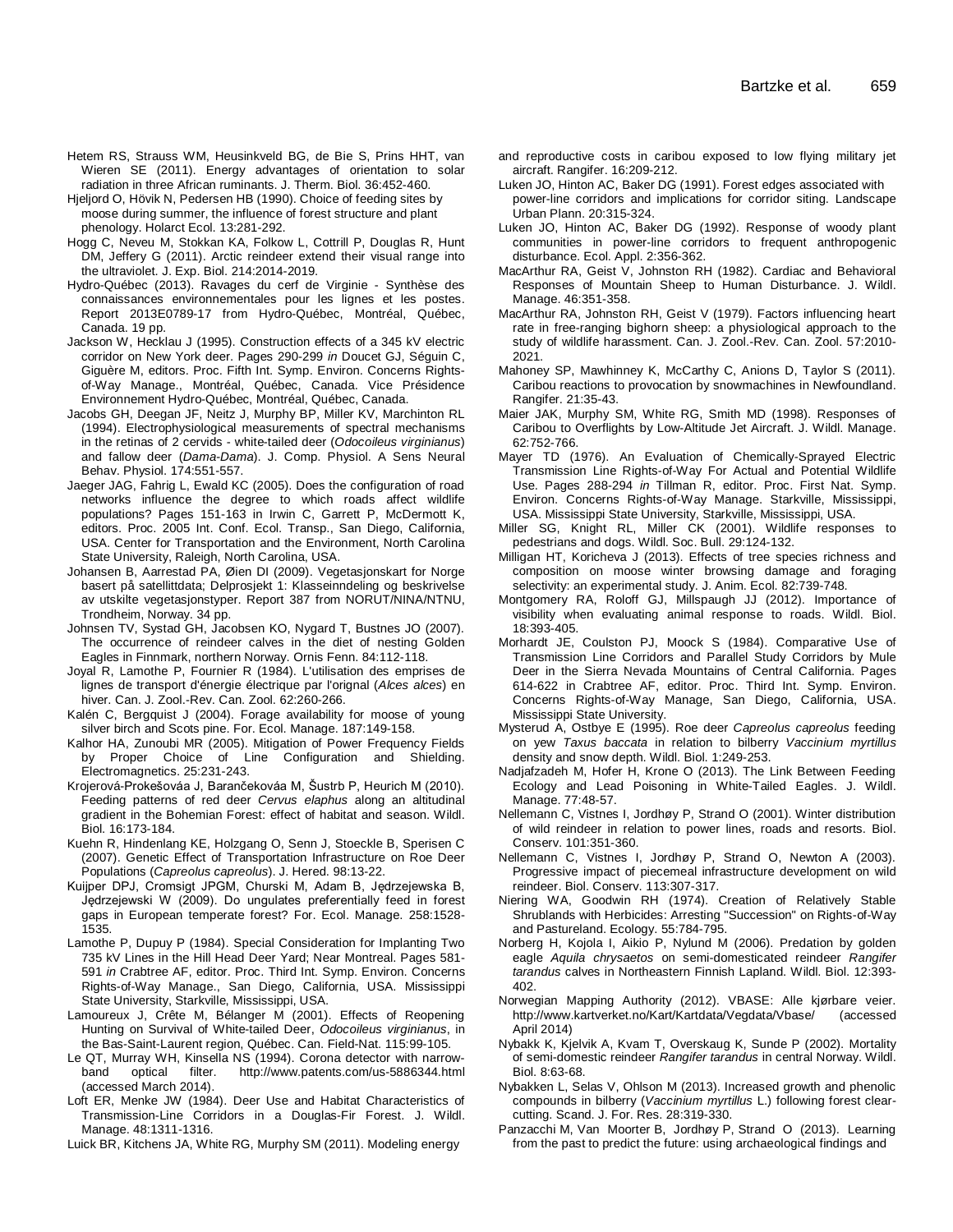GPS data to quantify reindeer sensitivity to anthropogenic disturbance in Norway. Landscape Ecol. 28:847-859.

- Paquet PC, Wierzchowski J, Callaghan. C (1996). Effects of Human Activity on Gray Wolves in the Bow River Valley, Banff National Park, Alberta. Pages 7-i - 7.A-11 *in* Green JC, Cornwell LP, Bayley S, editors. Ecological Outlooks Project. A Cumulative Effects Assessment and Futures Outlook of the Banff Bow Valley. Department of Canadian Heritage, Ottawa, Ontario, Canada.
- Perry MC, Osenton PC, Fallon FW, Fallon JE (1997). Optimal Management Strategies for Biodiversity Within a Powerline Right-of-Way. Pages 133-139 *in* Williams JRR, Goodrich-Mahoney JW, Wisniewski JR, Wisniewski J, editors. Proc. Sixth Int. Symp. Environ. Concerns Rights-of-Way Manage., New Orleans, Louisiana, USA. Elsevier Science Ltd., Oxford, UK; New York, USA; Tokyo, Japan.
- Powell AS, Lindquist ES (2011). Effects of Power-line Maintenance on Forest Structure in a Fragmented Urban Forest, Raleigh, NC. Southeast. Nat. 10:25-38.
- Prather PR, Messmer TA (2010). Raptor and Corvid Response to Power Distribution Line Perch Deterrents in Utah. J. Wildl. Manage. 74:796-800.
- Rea RV, Gillingham MP (2001). The impact of the timing of brush management on the nutritional value of woody browse for moose *Alces alces*. J. Appl. Ecol. 38:710-719.
- Reimers E, Colman JE (2009). Reindeer and caribou (*Rangifer tarandus*) response towards human activities. Rangifer. 26:55-71.
- Reimers E, Dahle B, Eftestol S, Colman JE, Gaare E (2007). Effects of a power line on migration and range use of wild reindeer. Biol. Conserv. 134:484-494.
- Reimers E, Miller FL, Eftestol S, Colman JE, Dahle B (2006). Flight by feral reindeer *Rangifer tarandus tarandus* in response to a directly approaching human on foot or on skis. Wildl. Biol. 12:403-413.
- Reimers E, Roed KH, Colman JE (2012). Persistence of vigilance and flight response behaviour in wild reindeer with varying domestic ancestry. J. Evol. Biol. 25:1543-1554.
- Ricard JG, Doucet GJ (1995). Moose (*Alces alces*) Harvest by Recreational Hunting Near Powerline Rights-of-Way in Québec. Pages 323-324 *in* Doucet GJ, Séguin C, Giguère M, editors. Proc. Fifth International Symposium on Environmental Concerns in Rightsof-Way Management, Montréal, Québec, Canada. Vice Présidence Environnement Hydro-Québec, Montréal, Québec, Canada.
- Ricard JG, Doucet GJ (1999). Winter Use of Powerline Rights-of-Way by Moose (*Alces alces*). Alces. 35:31-40.
- Rieucau G, Vickery WL, Doucet GJ, Laquerre B (2007). An innovative use of white-tailed deer (*Odocoileus virginianus*) foraging behaviour in impact studies. Can. J. Zool.-Rev. Can. Zool. 85:839-846.
- Rumble MA, Benkobi L, Gamo RS (2005). Elk Responses to Humans in a Densely Roaded Area. Intermountain J. Sci. 11:10-24.
- Seiler A (2001). Ecological Effects of Roads: A Review. Introductory Research Essay. Department of Conservation Biology, Uppsala University, Uppsala, Uppland, Sweden. 40 pp.
- Semmler M, Straumann U, Roero C, Teich TH (2005). Tonale Schallemissionen von Hochspannungsfreileitungen: Mechanismus und Reduktionsmassnahmen. Bulletin SEV/VSE 15/05 from ETH Zürich, Zürich, Switzerland. 17 pp.
- Spellerberg IF (1998). Ecological effects of roads and traffic: a literature review. Global Ecol. Biogeogr. 7:317-333.
- Stankowich T (2008). Ungulate flight responses to human disturbance: A review and meta-analysis. Biol. Conserv. 141:2159-2173.
- Statistics Norway (2011a). Electricity statistics, annual; Lines at the end of the year, by type of line and voltage. 2009. Km1. http://www.ssb.no/elektrisitetaar\_en/arkiv/tab-2011-04-13-05-en.html (accessed April 2014)
- Statistics Norway (2011b). Helårsbilveier og sommerbilveier. Total http://www.ssb.no/skogsvei/tab-2011-05-02-04.html (accessed March 2012)
- Statnett SF (2013). Nettutviklingsplan 2013. available at http://www.statnett.no/Global/Dokumenter/Prosjekter/Nettutviklingspl an%202013/
- Steenhof K, Kochert MN, Roppe J (1993). Nesting by Raptors and

Common Ravens on Electrical Transmission Line Towers. J. Wildl. Manage. 57:271-281.

- Stockwell CA, Bateman GC, Berger J (1991). Conflicts in national parks: A case study of helicopters and bighorn sheep time budgets at the grand canyon. Biol. Conserv. 56:317-328.
- Strand O, Jordhøy P, Solberg EJ (2001). Villreinen og effekter av Rv7 over Hardangervidda. Report 666 from NINA, Trondheim, Norway. 24 pp.
- Straumann U (2011). Mechanism of the tonal emission from ac high voltage overhead transmission lines. J. Phys. D: Appl. Phys. 44:1-8.
- Taraborelli P, Gregorio P, Moreno P, Novaro A, Carmanchahi P (2012). Cooperative vigilance: The guanaco's (*Lama guanicoe*) key antipredator mechanism. Behav. Processes. 91:82-89.
- Tarlow EM, Blumstein DT (2007). Evaluating methods to quantify anthropogenic stressors on wild animals. Appl. Anim. Behav. Sci. 102:429-451.
- Teich TH, Weber HJ (2002). Origin and abatement of tonal emission from high voltage transmission lines. e&i Elektrotechnik und Informationstechnik. 119:22-27.
- Tsujimoto K, Furukawa S, Shimojima K, Yamamoto K (1991). Development of ns-tacsr with extremely suppressed aeolian noise and its application to 500-kV overhead transmission-line. IEEE Trans. Power Delivery. 6:1586-1592.
- Tyler N, Stokkan K-A, Hogg C, Nellemann C, Vistnes A-I, Jeffery G (2014). Ultraviolet Vision and Avoidance of Power Lines in Birds and Mammals. Conserv. Biol. 00:1-2.
- Vistnes I, Nellemann C (2001). Avoidance of Cabins, Roads, and Power Lines by Reindeer during Calving. J. Wildl. Manage. 65:915-925.
- Vistnes I, Nellemann C (2008). The matter of spatial and temporal scales: a review of reindeer and caribou response to human activity. Polar Biol. 31:399-407.
- Vistnes I, Nellemann C, Jordhøy P, Støen OG (2008). Summer distribution of wild reindeer in relation to human activity and insect stress. Polar Biol. 31:1307-1317.
- Vistnes I, Nellemann C, Jordhøy P, Strand O (2001). Wild reindeer: impacts of progressive infrastructure development on distribution and range use. Polar Biol. 24:531-537.
- Vistnes I, Nellemann C, Strand O (2004). Effects of Infrastructure on Migration and Range Use of Wild Reindeer. J. Wildl. Manage. 68:101-108.
- Willyard CJ, Tikalsky SM (2004). Research Gaps Regarding the Ecological Effects of Fragmentation Related to Transmission-Line Rights-of-Way. Pages 521-527 *in* Goodrich-Mahoney JW, Abrahamson LP, Ballard J, editors. Proc. Eighth Int. Symp. on Environ. Concerns in Rights-of-Way Manage., Saratoga Springs, New York, USA. Elsevier Ltd., Amsterdam, Netherlands.
- Wingfield JC, Hunt K, Breuner C, Dunlap K, Fowler GS, Freed L, Lepson J (1997). Environmental stress, field endocrinology, and conservation biology. Pages 95-131 *in* Clemmons J, Buchholz R, editors. Behavioral Approaches to Conservation in the Wild. Cambridge University Press, Cambridge.
- Wolfe SA, Griffith B, Wolfe CAG (2000). Response of reindeer and caribou to human activities. Polar Res. 19:63-73.
- Wood P, Wolfe ML (1988). Intercept Feeding as a Means of Reducing Deer-Vehicle Collision. Wildl. Soc. Bull. 16:376-380.
- Ydenberg RC, Dill LM (1986). The Economics of Fleeing from Predators. Adv. Study Behav. 16:229-249.
- Ytrehus B, Skagemo H, Stuve G, Sivertsen T, Handeland K, Vikoren T (1999). Osteoporosis, bone mineralization, and status of selected trace elements in two populations of moose calves in Norway. J. Wildl. Dis. 35:204-211.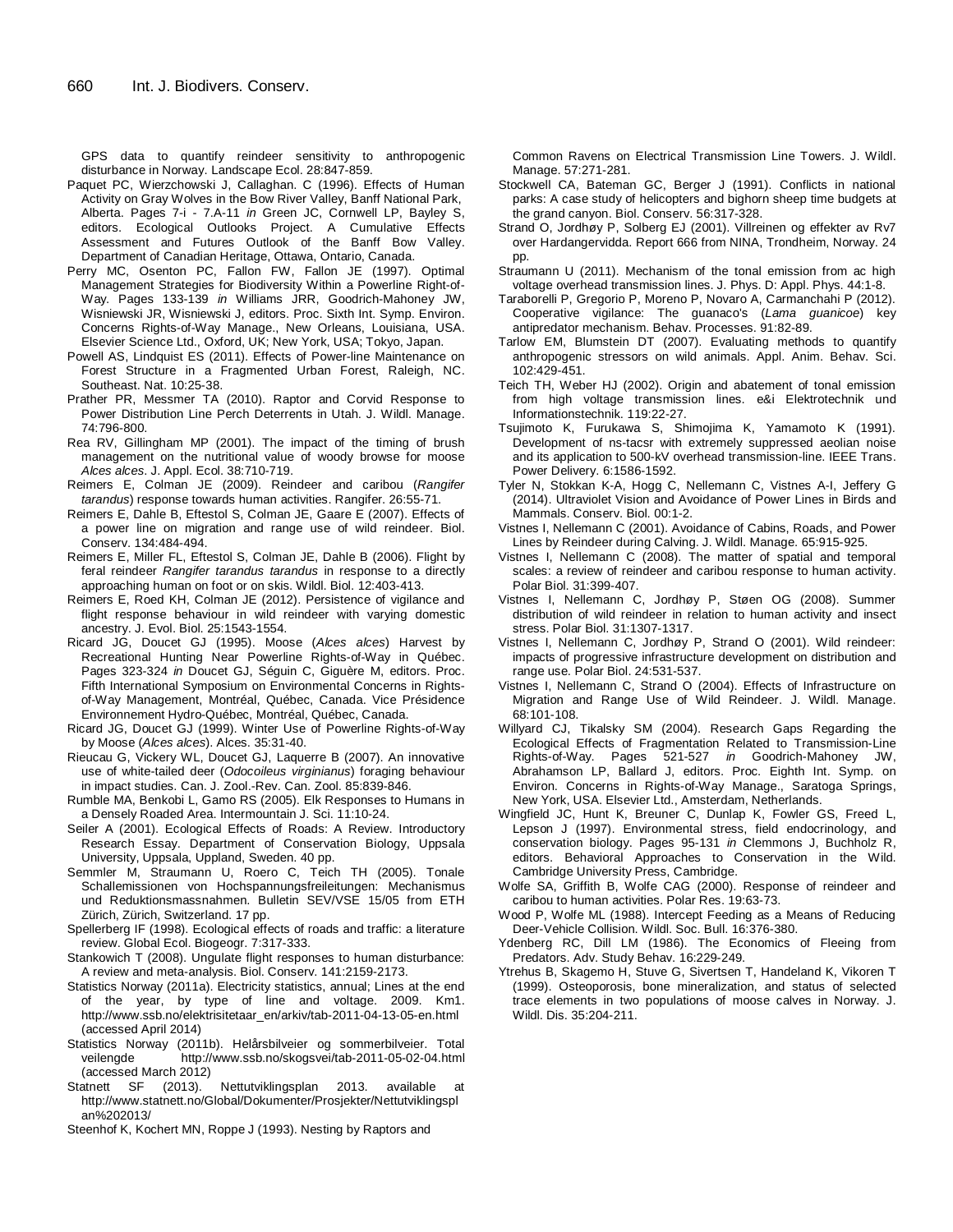**Appendix A.** Land area traversed by power lines and roads in Norway. Line lengths were derived from official statistics (Brunvoll and Monsrud, 2011; Statistics Norway, 2011a, b). \*Lengths were retrieved from a road database (Norwegian Mapping Authority, 2012). Corridor widths are provided following Bevanger and Thingstad (1988) for power lines and E Englien (Statistics Norway, pers. comm.) for roads. The width of roads consists of road width plus road edge.

| Area                            | <b>Type</b>     | Length (km) | Corridor width (m)    | Tied-up surface area ( $km^2$ ) |
|---------------------------------|-----------------|-------------|-----------------------|---------------------------------|
|                                 | 220 - 420 kV    | 7,907       | 38                    | 300                             |
| Central power line              | 110 - 145 kV    | 10,407      | 25                    | 260                             |
| grid                            | $33 - 66$ kV    | 9,868       | 18                    | 177                             |
|                                 | Total           | 28,182      |                       | 738                             |
| Distribution power<br>line grid | $0.2 - 24$ kV   | 165,789     | Variable (ca. 5 - 10) | $829 - 1,658$                   |
|                                 | <b>Highways</b> | $6,639*$    | 17                    | 113                             |
| Central road                    | National roads  | 20,837*     | 13                    | 271                             |
| network                         | County roads    | 27,281      | 9                     | 246                             |
|                                 | Total           | 54,757      |                       | 630                             |
|                                 | Local roads     | 38,591      | 8                     | 309                             |
| Distribution road               | Private roads   | 75,453*     | 7                     | 528                             |
| network                         | Forest roads    | 48,571      | 7                     | 340                             |
|                                 | Total           | 162,615     |                       | 1,177                           |